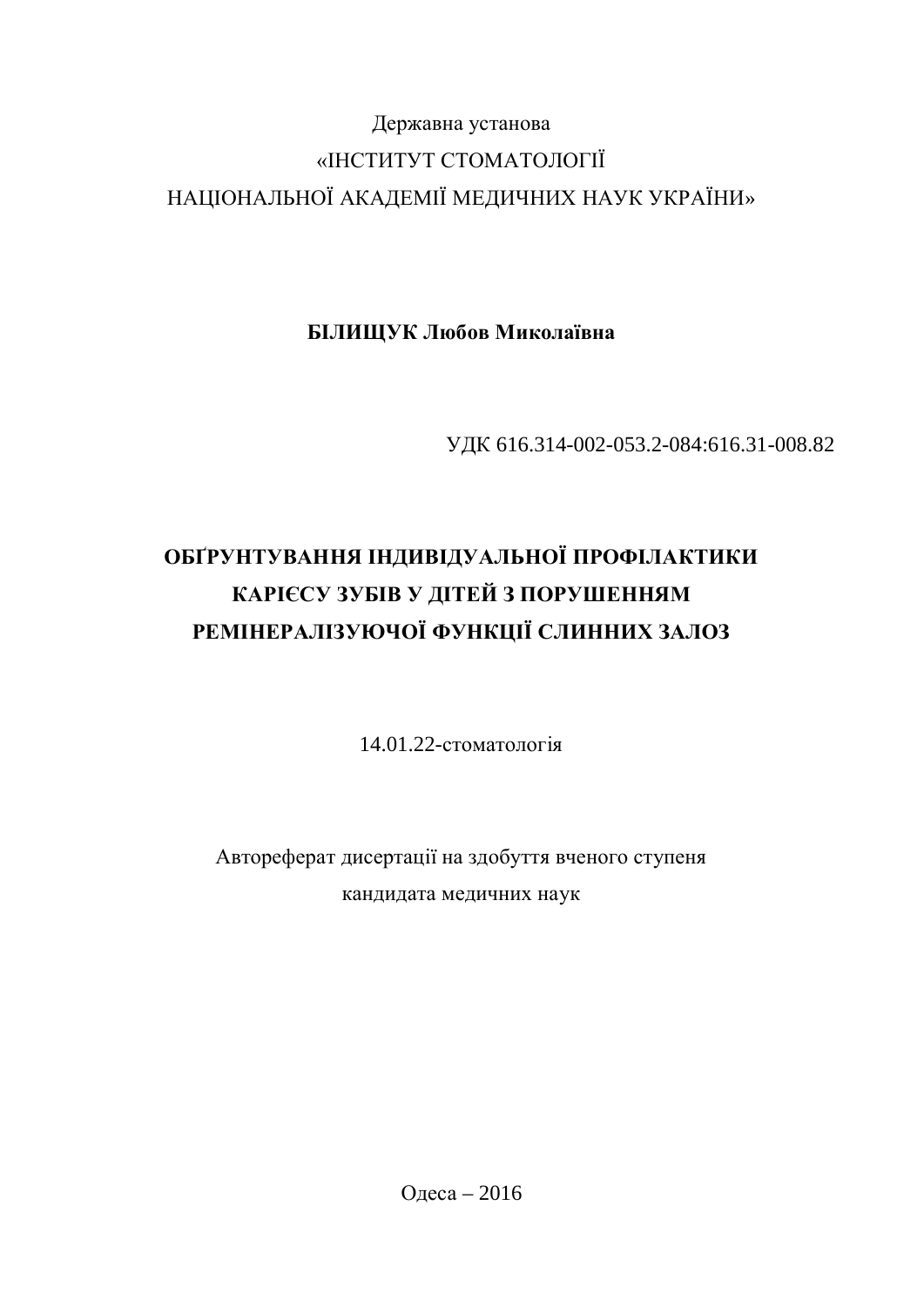Дисертацією є рукопис.

Робота виконана в Державній установі «Інститут стоматології НАМН України», м. Одеса.

### **Науковий керівник:**

доктор меличних наук, професор Терешина Тетяна Петрівна, Державна установа «Інститут стоматології НАМН України», м. Одеса, завідувач лабораторії гігієни порожнини рота

#### Офіційні опоненти:

– доктор медичних наук, професор Куцевляк Валентина Федорівна, Харківська медична академія післядипломної освіти МОЗ України, завідувач кафедри стоматології, терапевтичної стоматології

– доктор медичних наук, професор Лучинський Михайло Антонович, Державний вищий навчальний заклад «Тернопільський державний медичний університет ім. І.Я. Горбачевського» МОЗ України, завідувач кафедри терапевтичної стоматології

Захист відбудеться 4 липня 2016 р. о 11.00 годині на засіданні спеціалізованої вченої ради Д 41.563.01 в Державній установі «Інститут стоматології НАМН України» за адресою: 65026, м. Одеса, вул. Рішельєвська,11.

З дисертацією можна ознайомитись у бібліотеці Державної установи «Інститут стоматології НАМН України» (65026, м. Одеса, вул. Рішельєвська,11).

Автореферат розісланий 3 червня 2016 р.

Вчений секретар спеціалізованої вченої ради П. О. Бабеня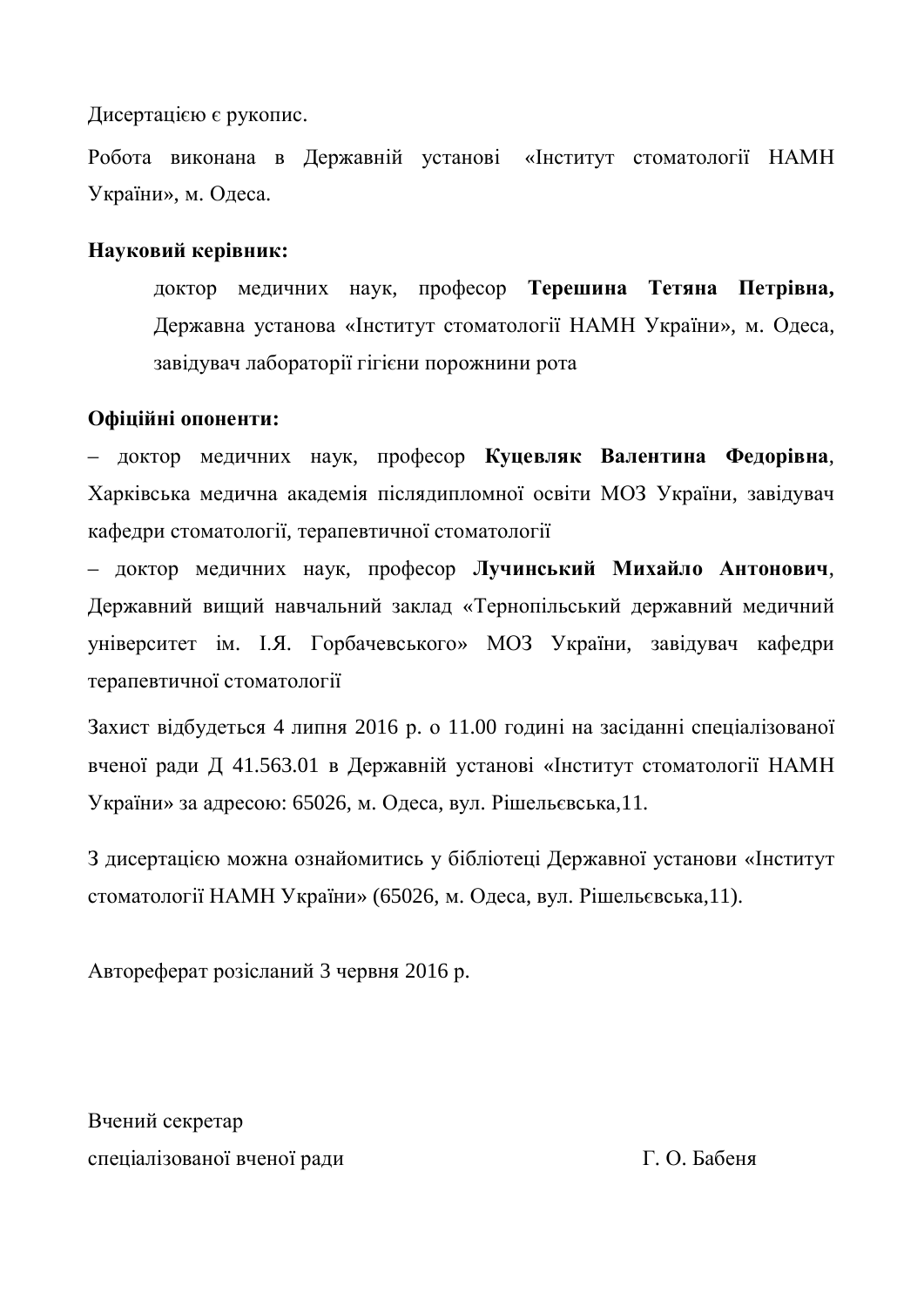## ЗАГАЛЬНА ХАРАКТЕРИСТИКА РОБОТИ

Актуальність проблеми. Проблема карієсу зубів у дітей як і раніше залишається в зоні особливої уваги. Найсучасніші дані свідчать про те, що поширеність карієсу висока, а розробка і впровадження нових методів профілактики карієсу - досить актуальні і на сьогоднішній день.

Згідно зі спостереженнями карієс зубів негативно впливає на якість життя, як дорослих, так і дітей (Мирная Е.А. с соавт., 2013; Leal S.C. et al., 2012; Pisek A. et al., 2014; Li Y.J. et al., 2014; Ferreira-Júnior O.M. et al., 2015; Li M.Y. et al., 2015) і відображається в цілому на соціо-демографічних та соціоекономічних показниках, клінічних та поведінкових факторах (Herrera M.S. et al., 2014; Ma C. et al., 2015; Carvalho J.C. et al., 2015; Dantas Cabral de Melo M.M. et al. 2015).

В даний час виникнення карієсу зубів пов'язують з локальною зміною рН на поверхні зуба внаслідок бродіння (гліколізу) вуглеводів з утворенням органічних кислот, що здійснюється мікроорганізмами зубного нальоту (Лукомский И.Г., 2013; Allais G., 2008; Ma C. et al., 2015; Saraithong P. et al., 2015). Тому прийнято вважати, що основною причиною каріозної демінералізації є життєдіяльність мікроорганізмів (Леонтьев В.К., 2007; Алешина Е.О. с соавт., 2012; Волошина И.М. с соавт., 2012; Лукомский И.Г., 2013; Allais G., 2008; Brighenti F.L. et al., 2014; Jagathrakshakan S.N. et al., 2015; Ma C. et al., 2015; Chen L. et al., 2015; Saraithong P. et al., 2015).

Збільшенню процесу демінералізації емалі сприяє порушення мінерального обміну в порожнині рота, в першу чергу, через недостатнє надходження мінералів природним шляхом із слини.

Як відомо, мінералізуюча функція слинних залоз – одна з основних функцій цього органу. Слина є комплексною біологічною рідиною, що здійснює мінералізацію зубів після їх прорізування і забезпечує оптимальний склад при функціонуванні (Боровский Е.В., Леонтьев В.К., 2001; Бутвиловский A.B. c coabt., 2011; Eubanks D.L., Woodruff K.A., 2010; Levine M., 2011).

До теперішнього часу чітко встановлено, що зменшення слиновиділення сприяє розвитку стоматологічної патології, найчастіше карієсу, що пояснюється зниженням природного мінералізуючого потенціалу ротової рідини (Терешина Ɍɉ., 1996; Levine M., 2011).

Серед інших факторів ризику розвитку карієсу найбільш значущими є дефіцит фтору в їжі та питній воді, неадекватна гігієна ротової порожнини, спадковість, незбалансоване харчування, зниження природних захисних механізмів, низький соціально-економічний рівень, несприятлива екологічна обстановка (Леонтьев В.К., 1994; Куцевляк В.И., Ярошенко Е.Г., 2005; Виноградова Т.Ф., 2008; Уточкин Ю.А. с соавт., 2010; Михайлова Т.В., 2010; Куцевляк В.Ф., Лахтін Ю.В., 2011; Анистратова С.И., 2011; Христофорова Н.К. с соавт., 2012; Лукомский И.Г., 2013; Бабушкина Н.С., Пушкова Т.Н., 2013;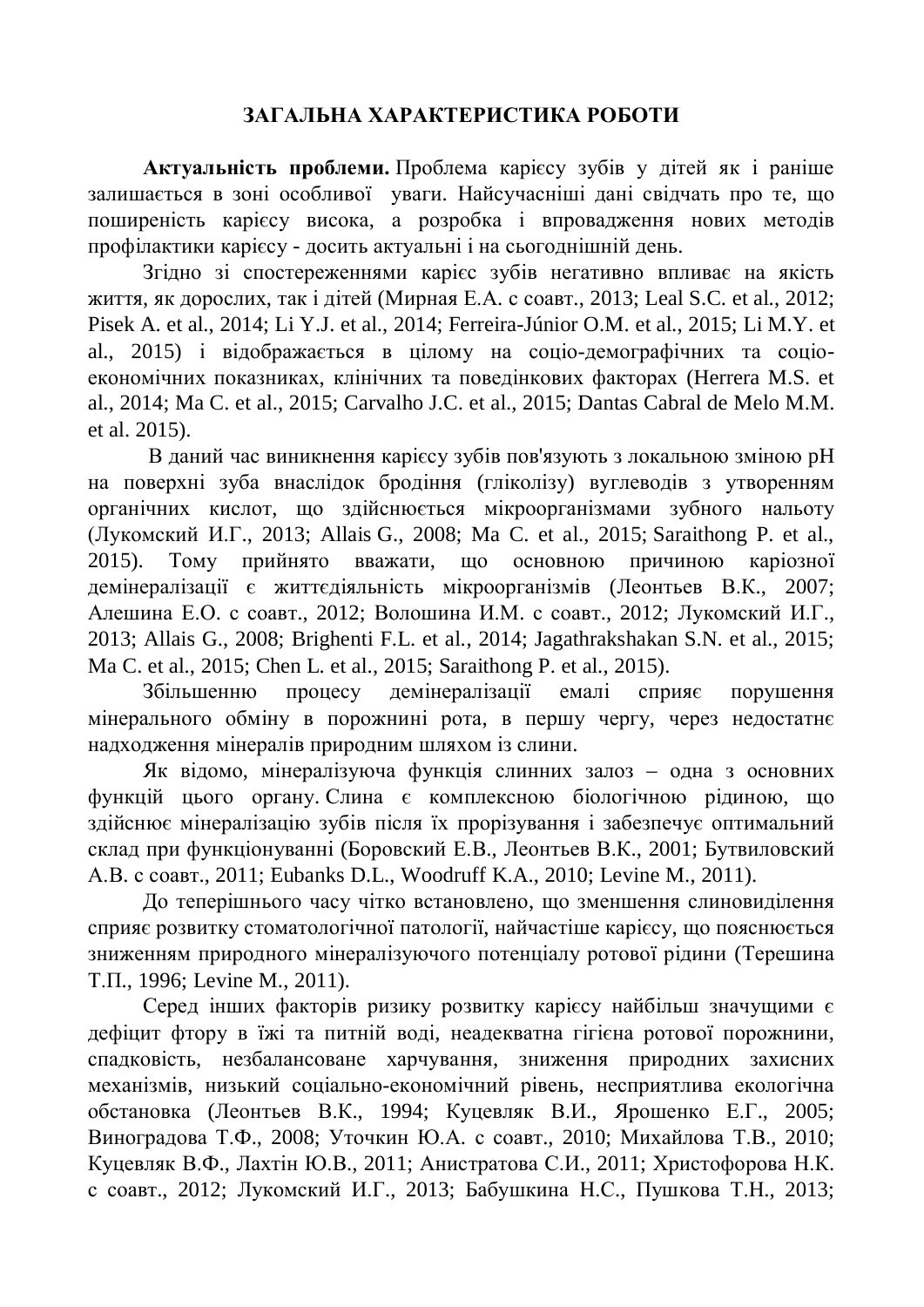Изотова Е.А., Пак А.В., 2013; Сутыгина А.П. с соавт., 2013; Смоляр Н.І., Чухрай Н.Л., 2014; Лучинський М.А. із співавт., 2014; Астахова Р.А., Гомонова E.H., 2014; Divaris K. et al., 2012).

Всі вони важливі при розгляді проблеми карієсу, але найбільш суттєвим фактором є нестача фтору в питній воді (Леус П.А., 1993; Суриц О.В., Христофорова Н.К., 2008; Сатыго Е.А., Данилов Е.О., 2011; Do L.G. et al., 2015).

Відомі методи профілактики карієсу, засновані на декількох позиціях: зменшення агресивної дії зубного нальоту, застосування ремінералізуючої терапії та підвищення природних захисних механізмів ротової порожнини й всього організму (Леус П.А., 1993; Деньга О.В., 2001; Боровский Е.В., Леонтьев В.К., 2001; Кисельникова Л.П., 2007; Улитовский С.Б., 2009; Лукиных Л.М. с соавт., 2010; Аргутина А.С., Голод М.С., 2014; Акторен О., Туна-Инс Е.Б., 2015).

Профілактика карієсу у дітей з гіпосалівацією повинна ґрунтуватися з урахуванням чинника недостатньої природної мінералізації зубів (Леонтьев B.K., 2007).

Усе зазначене зумовило проведення цієї роботи, а саме, розробки комплексу карієспрофілактичних заходів для дітей зі зниженим мінералізуючим потенціалом ротової рідини.

Зв'язок з науковими програмами, планами, темами. Дисертація виконана відповідно до планів НДР Державної установи «Інститут стоматології НАМН України»: «Розробити комплекс заходів для корекції слиновиділення при зниженні функції слинних залоз» (ДР № 0111U000512), «Вивчення стану різних систем гомеостазу порожнини рота (імунологічних, метаболічних, мікробіологічних та інших) в осіб з стоматологічними захворюваннями» (ДР № 0114U000380). Здобувач була співвиконавцем окремих фрагментів зазначених Tem.

Мета і задачі дослідження. Мета дослідження – підвищення ефективності індивідуальної профілактики карієсу зубів у дітей шляхом диференційованого підходу до застосування ремінералізуючих комплексів залежно від швидкості салівації та стану мінералізуючого потенціалу ротової рідини.

Для досягнення поставленої мети були сформульовані наступні завдання:

1. Вивчити поширеність та інтенсивність карієсу у дітей з різною швидкістю салівації і визначити вплив зниженої функціональної активності слинних залоз на ступінь демінералізації твердих тканин зубів та виявити гендерні відмінності.

2. Вивчити вміст у ротовій рідині дітей основних мінералів (кальцію і фосфору) і визначити стан мінералізуючого потенціалу ротової рідини.

3. На підставі вивчення мінералізуючого потенціалу ротової рідини при різних показниках швидкості салівації, гігієнічного стану ротової порожнини та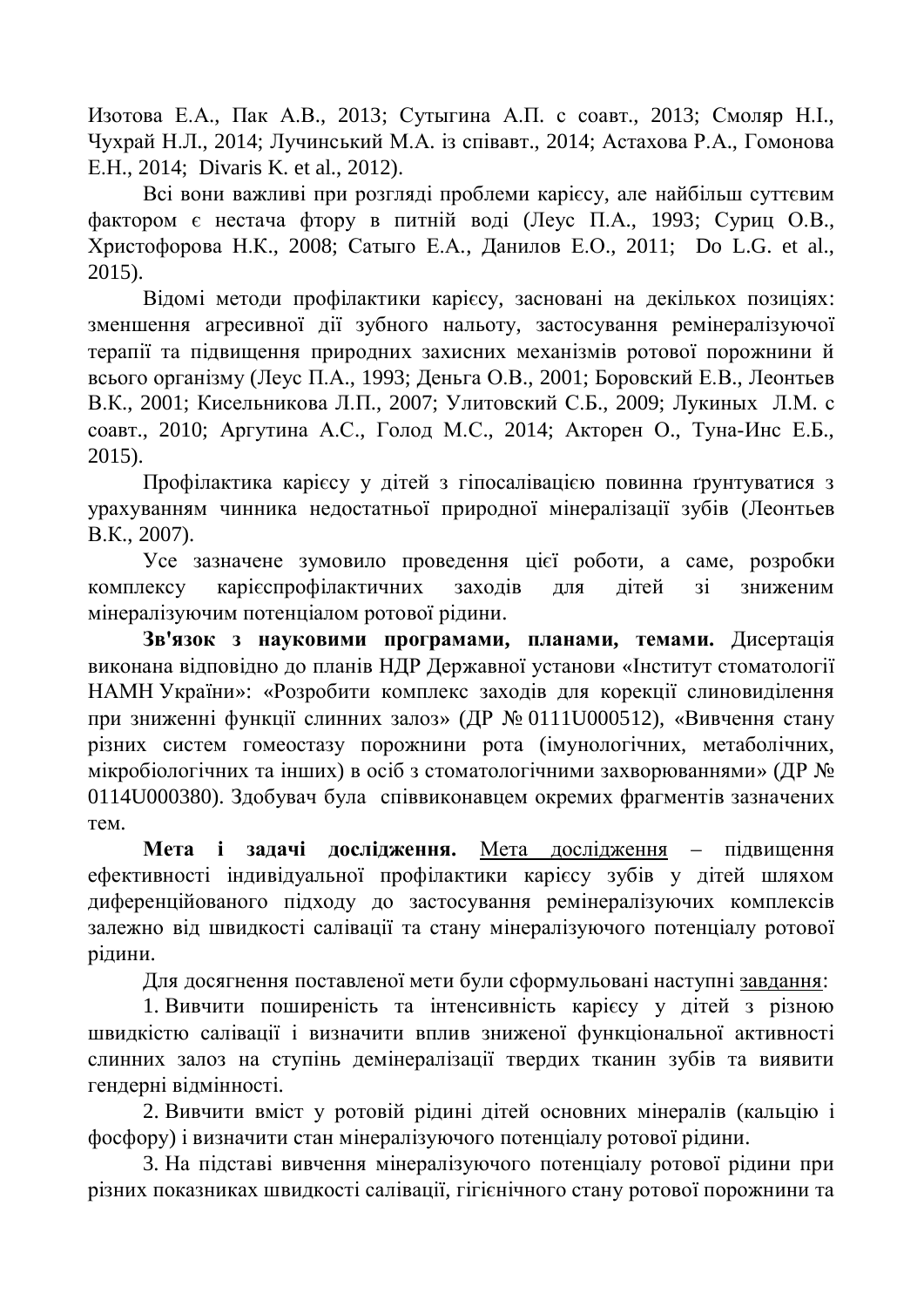наявності супутньої соматичної патології скласти прогноз розвитку каріозної хвороби в кожному індивідуальному випадку.

4. Розробити лікувально-профілактичні комплекси та обгрунтувати їх застосування з карієспрофілактичною метою індивідуально для кожного.

5. Оцінити карієспрофілактичну ефективність запропонованих комплексів у дітей з різним рівнем салівації та станом мінералізуючого потенціалу ротової рідини.

**Об'єкт дослідження** – карієс зубів у дітей.

Предмет дослідження – вплив зниженого слиновиділення та мінералізуючого потенціалу ротової рідини на розвиток каріозного процесу у дітей; ефективність застосування карієспрофілактичних комплексів, що включають компоненти для посилення функціональної активності слинних залоз, активізації мінерального обміну та природних захисних механізмів в ротовій порожнині.

Методи дослідження: клінічні –для оцінки стану твердих тканин зубів і рівня гігієни порожнини рота; біофізичні та біохімічні дослідження ротової рілини – лля оцінки мінералізуючого потенціалу ротової рілини, неспецифічної реактивності ротової порожнини; статистичні – для вивчення рівня кореляційних зв'язків між досліджуваними об'єктами та підтвердження достовірності отриманих даних.

Наукова новизна одержаних результатів. На підставі проведених клініко-лабораторних досліджень встановлено, що окрім швидкості салівації для профілактики карієсу важливе значення має концентрація кальцію в слині й доведено, що для забезпечення активної ремінералізації необхідно надходження кальцію у ротову порожнину не менш, аніж 0,015 мг/хв або не менше 22 мг/добу, а також можливість його кумулятивного ефекту при тривалому застосуванні (через 2 роки збільшення концентрації в 2 рази).

Доповнено наукові дані про те, що для вирішення проблеми підвищення мінералізуючого потенціалу ротової рідини необхідний індивідуальний підхід, який враховує інтенсивність каріозного процесу, швидкість салівації, вміст мінералів у слині, вік та стан здоров'я дитини, так як середньостатистичні показники не завжди відображають реальний стан проблеми у конкретної ДИТИНИ.

Уточнено наукові дані про відмінності у механізмах зниження мінералізуючого потенціалу ротової рідини у 7-річних і 12-річних дітей з високою інтенсивністю карієсу. У 7-річних дітей зниження коефіцієнта мінералізації обумовлено зниженням вмісту кальцію в ротовій рідині (0,56 ± 0,06 ммоль/л), мабуть, за рахунок порушення процесу синтезу кальцію. У 12-13-річних дітей процес мінералізації знижений, більшою мірою, через гіпосалівацію (0, 26 ± 0,03 мл/хв), що призводить до зниження транспорту кальцію в ротову порожнину.

Результати досліджень довели ефективність застосування призначених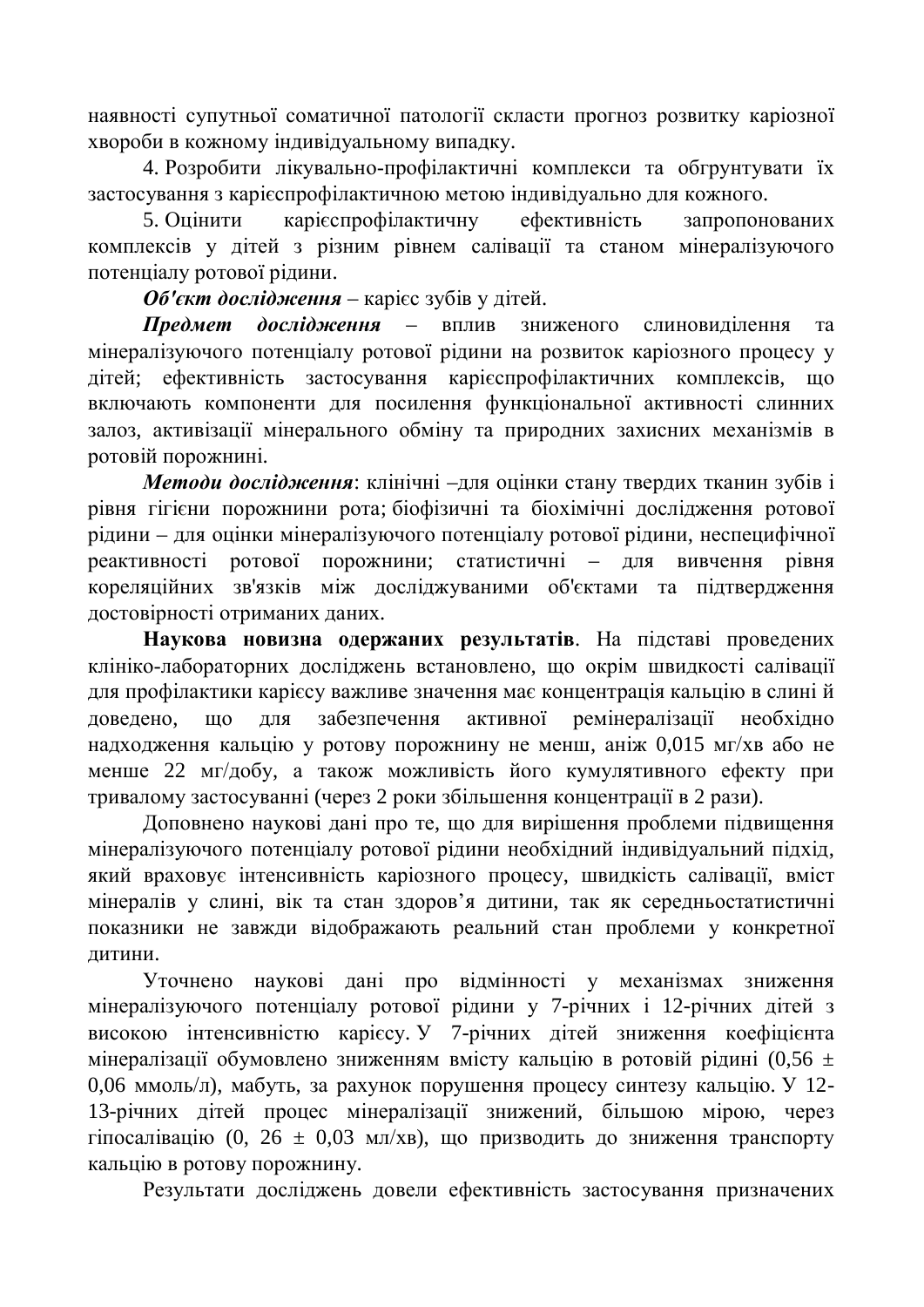карієспрофілактичних комплексів у дітей зі зниженим мінералізуючим потенціалом ротової рідини. У дітей 7-років з нормосалівацією застосування гелю «Слюрем» і препарату «О.К.» призвело до редукції карієсу за 2 роки на 75%; під впливом застосування комплексів, що включають засоби гігієни та профілактики «PektoDent», зубного еліксиру «Цикорій» і аскорбінової кислоти – на 69 %. У 12-річних дітей з гіпосалівацією під впливом гелю «Слюрем» приріст карієсу за 1 рік склав 0,14, а після застосування комплексу: гель «Слюрем» + «PektoDent» – 0,12.

Практичне значення отриманих результатів. Розроблено та впроваджено в практику спосіб оцінки стану мінералізуючого потенціалу ротової рідини, який передбачає використання кількох методів: визначення мікрокристалізації слини, кальцій-фосфорного коефіцієнта та кальцієвого гомеостазу. Синхронність змін цих показників підтверджують стан мінерального обміну в ротовій порожнині.

Механізм зниження салівації у дітей пубертатного віку обумовлений функціональними розладами гормонального характеру з порушенням слиноутворення, але при цьому має змінний характер. Цей висновок важливий для того, що карієспрофілактичні заходи, спрямовані на посилення слиноутворення, у дітей даного віку можуть забезпечити довгострокову перспективу в майбутньому.

Розроблено рекомендації про включення до комплексу індивідуальної профілактики дітям 7-річного віку застосування ремінералізуючої терапії, а дітям 12-річного віку, крім застосування ремінералізуючої терапії, засобів для стимуляції салівації.

Розроблено новий комплекс профілактичних заходів й показано, що у дітей зі зниженим мінералізуючим потенціалом ротової рідини, обумовленим як гіпосалівацією, так й іншими внутрішніми та зовнішніми факторами, для попередження демінералізації емалі та профілактики карієсу доцільно проводити активну ремінералізуючу терапію із застосуванням засобів, що мають пролонговану дію, зокрема, спеціального ремінералізуючого гелю «Слюрем», у тому числі в комплексі з суспензією порошків «PektoDent», та перорально рослинно-мінеральний препарат «О.К.», аскорбінову кислоту, а також зубний еліксир «Цикорій».

Застосування карієспрофілактичних комплексів сприяє збільшенню швидкості слиновиділення, ремінералізації зубів та стабілізації балансу мінерального обміну в ротовій порожнині, поліпшенню гігієнічного стану ротової порожнини і, як наслідок, зменшення приросту карієсу.

Результати досліджень впроваджені в клінічну практику Центру стоматології університетської клініки ДВНЗ «Івано-Франківський національний медичний університет», ТОВ «Університетська стоматологічна поліклініка» (Ужгород), відділу профілактики стоматологічних захворювань ДУ «Інститут стоматології НАМН України» (Одеса), Закарпатської обласної клінічної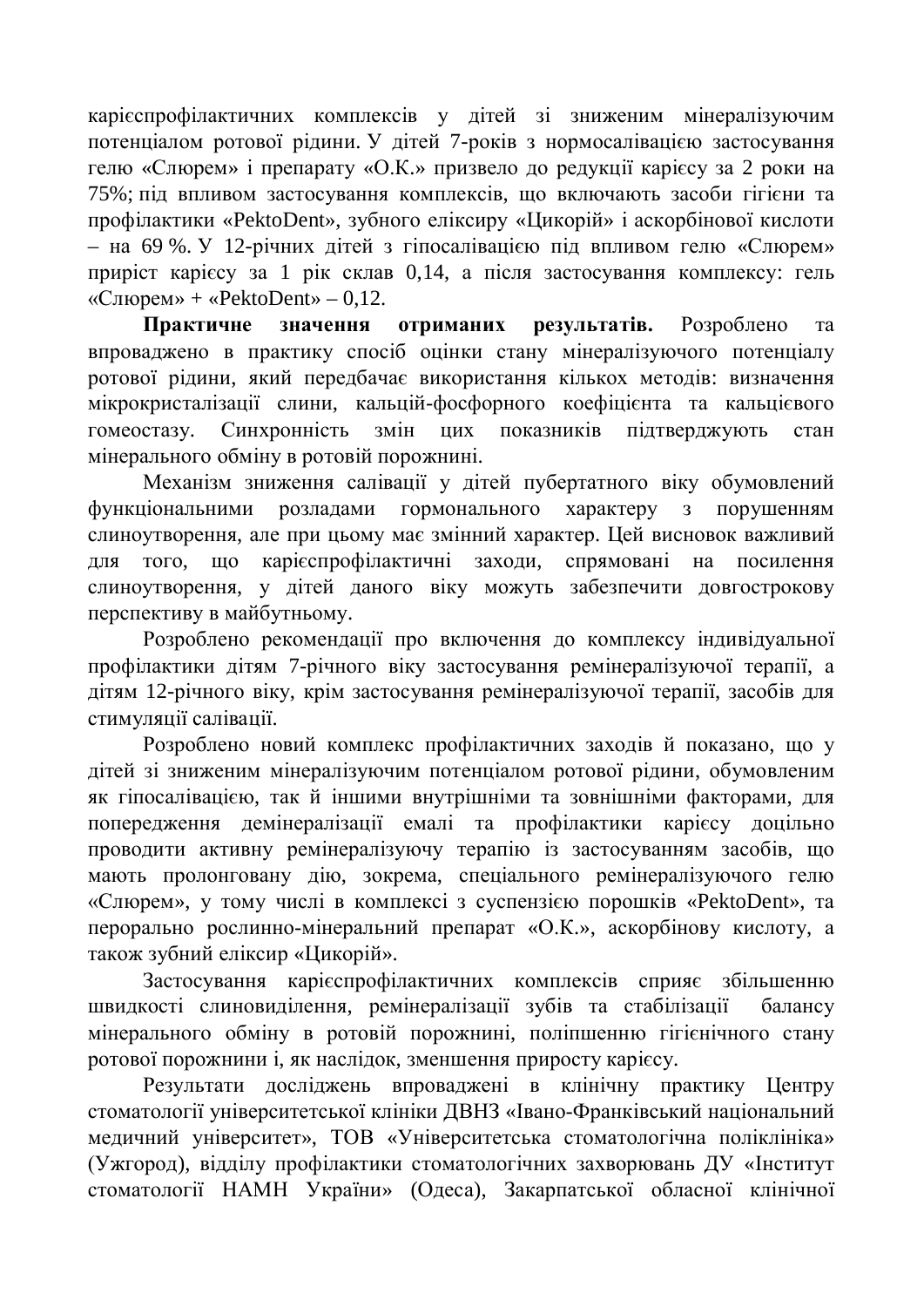стоматологічної поліклініки (Ужгород), Івано-Франківської міської дитячої стоматологічної поліклініки.

Особистий внесок здобувача. Дисертаційна робота є самостійним закінченим науковим дослідженням автора, яку виконано під науковим керівництвом доктора медичних наук, професора Терешиної Тетяни Петрівни. Внесок автора у дисертаційну роботу є основним і полягає у тому, що дисертант особисто провела патентно-інформаційний пошук та аналіз наукової літератури за даною проблемою. Спільно з науковим керівником проведено вибір обсягу і методів дослідження, сформульовані мета, завдання, основні висновки та практичні рекомендації. Автор особисто виконала стоматологічне обстеження дитячого контингенту, провела додаткові клінічні методи дослідження та забір клінічного матеріалу (ротової рідини). Особисто провела статистичну обробку й аналіз отриманих результатів, написала і оформила дисертацію та автореферат.

Основним є внесок автора у розробку комплексу лікувальнопрофілактичних заходів, спрямованих на запобігання виникнення та розвитку карієсу зубів. Лисертант особисто проводила санацію порожнини рота обстежених дітей, навчала гігієнічному догляду за порожниною рота, призначала рекомендовані лікувально-профілактичні схеми та оцінювала їх ефективність.

Клінічні лослілження провелені на базі міської литячої стоматологічної поліклініки м. Івано-Франківська (гол. лікар – Т.Б. Стефанків).

Лабораторні дослідження проведені безпосередньо за участю здобувача на базі ДУ «Інститут стоматології НАМН України»: в лабораторії біохімії (зав. лаб. – д.біол.н., с.н.с. Макаренко О.А.)<sup>1</sup>, в лабораторії гігієни порожнини рота (зав. лаб. – д.мед.н., проф. Терешина Т.П.)<sup>1</sup>.

Апробація результатів дисертації. Основні положення роботи повідомлені та обговорені на науково-практичній конференції за участю міжнародних спеціалістів «Особливості первинної, вторинної і третинної профілактики у пацієнтів з різним соматичним статусом» (Одеса, 2013), на 83ій науково-практичній конференції студентів і молодих учених із міжнародною участю «Інновації в медицині» (Івано-Франківськ, 2014), на VI (XIII) з'їзді Асоціації стоматологів України «Досягнення науки і практики в стоматології» (Одеса, 2014), на науково-практичній конференції з міжнародною участю «Інноваційні технології в сучасній стоматології» (Івано-Франківськ, 2015).

Публікації. За темою дисертації опубліковано 9 друкованих праць, з них 5 статей (4 статті у наукових фахових виданнях України, 1 стаття у науковому виданні Чехії), 4 тези доповідей у матеріалах наукових конференцій.

Об'єм і структура дисертації. Дисертація викладена на 154 сторінках принтерного тексту, ілюстрована 6 рисунками, містить 22 таблиці. Складається зі вступу, огляду літератури, 4 розділів власних досліджень, аналізу і

 $^1$  Автор щиро вдячний співробітникам вищеназваних структур за допомогу при проведенні досліджень.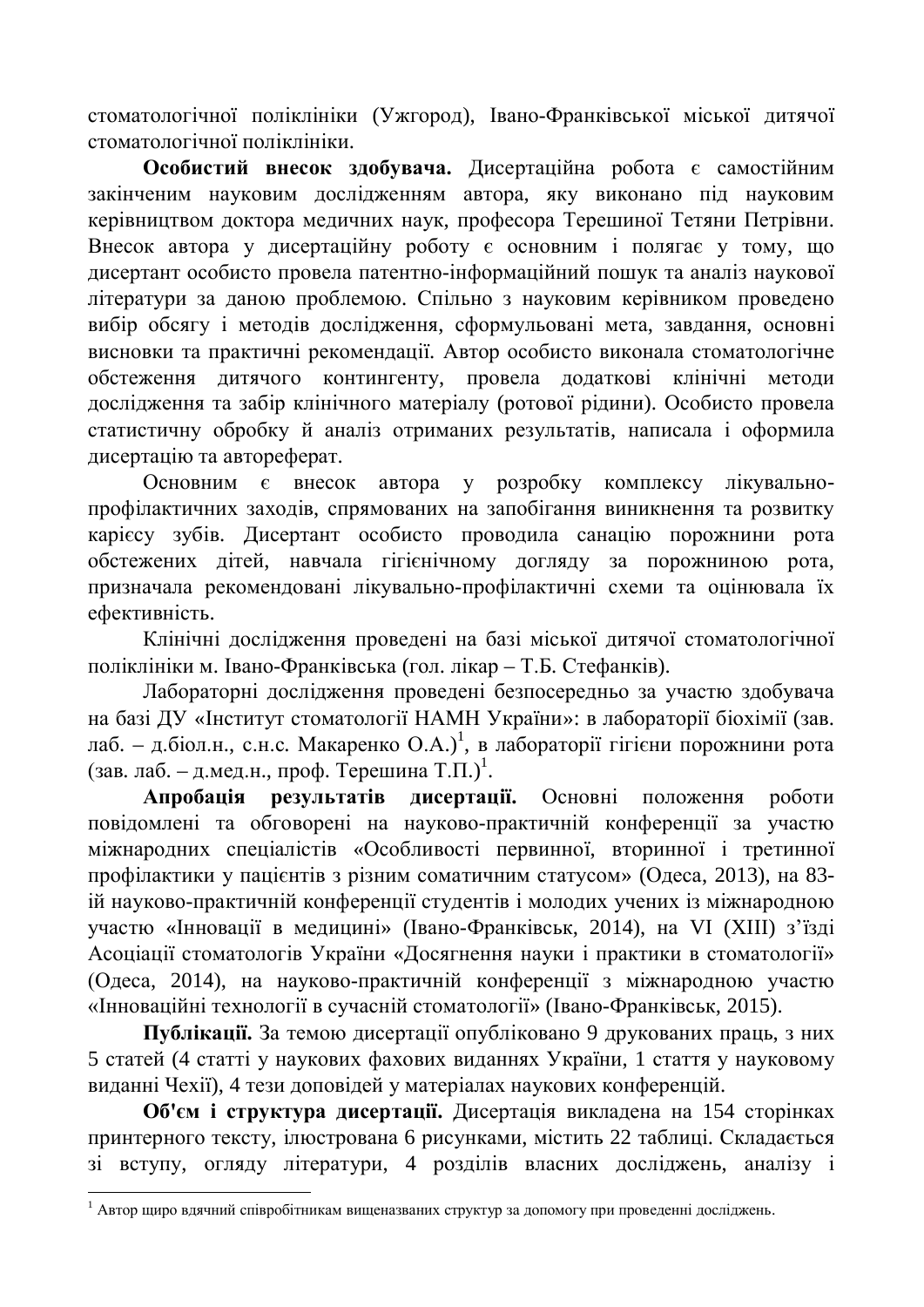vзагальнення отриманих результатів, висновків, практичних рекомендацій і списку використаної літератури (323 джерела, з них 91 написано латиницею).

## **ОСНОВНИЙ ЗМІСТ**

Матеріали і методи дослідження. Для досягнення мети і реалізації поставлених завдань роботи було проведено комплекс клініко-лабораторних досліджень.

У клінічних дослідженнях взяли участь 162 дитини у віці 7-8 років, 12-13 років та 15 років, що мешкають у м. Івано-Франківськ.

Для вивчення поширеності та інтенсивності карієсу у дітей, що проживають в зоні гіпофторозу, було обстежено 91 дитину: 30 дітей 7-річного віку, 30 дітей 12-13-річного віку та 31 дитина 15-річного віку. Всього 42 хлопчика й 49 дівчат.

Оцінка стану мінералізуючого потенціалу ротової рідини у дітей з різною інтенсивністю карієсу та функціональною активністю слинних залоз була проведена у 48 літей: 22 литини 7-річного віку й 26 літей 12-річного віку, з них 22 хлопчика й 26 дівчат.

Для оцінки ефективності комплексу карієспрофілактичних заходів було відібрано 83 дитини: 43 дитини 7-річного віку й 40 дітей 12-річного віку, з них 36 хлопчиків й 47 лівчат.

Обстеження дітей проводили у присутності батьків, використовуючи суб'єктивні та об'єктивні методи.

Оцінку каріозного процесу проводили з використанням індексів кп, КПВ+кп, КПВ (Виноградова Т.Ф., 1978).

Гігієнічний стан ротової порожнини дітей оцінювали за допомогою індексу Гріна-Вермільйона (ОНІ-S) (1964).

Функціональну активність слинних залоз визначали на підставі вивчення швидкості слиновиділення (Леонтьев В.К., Петрович Ю.А., 1976).

рН слини визначали на універсальному іонометрі ЕВ-74, проводили розрахунок буферної ємності ротової рідини (Леонтьев В.К., Петрович Ю.А., 1976).

Визначення мінералізуючого потенціалу ротової рідини дітей проводили за метолом Леуса П.А. (2004) з оцінкою типу мікрокристалізації.

Для вивчення мінералізуючого потенціалу ротової рідини у дітей за станом кальцієвого гомеостазу оцінювали два взаємопов'язані фактори: швидкість салівації (мл/хв) та вміст кальцію (ммоль/мл) в ротовій рідині. Шляхом множення швидкості салівації на концентрацію кальцію в ротовій рідині розраховували коефіцієнт, за даними якого можна визначити чи достатньо в порожнині рота кальцію для здійснення повноцінної мінералізації зубів у кожному конкретному випадку (Терешина Т.П., Новицкая И.К., 2014).

Вимірювання концентрації та активності фтору в ротовій рідині дітей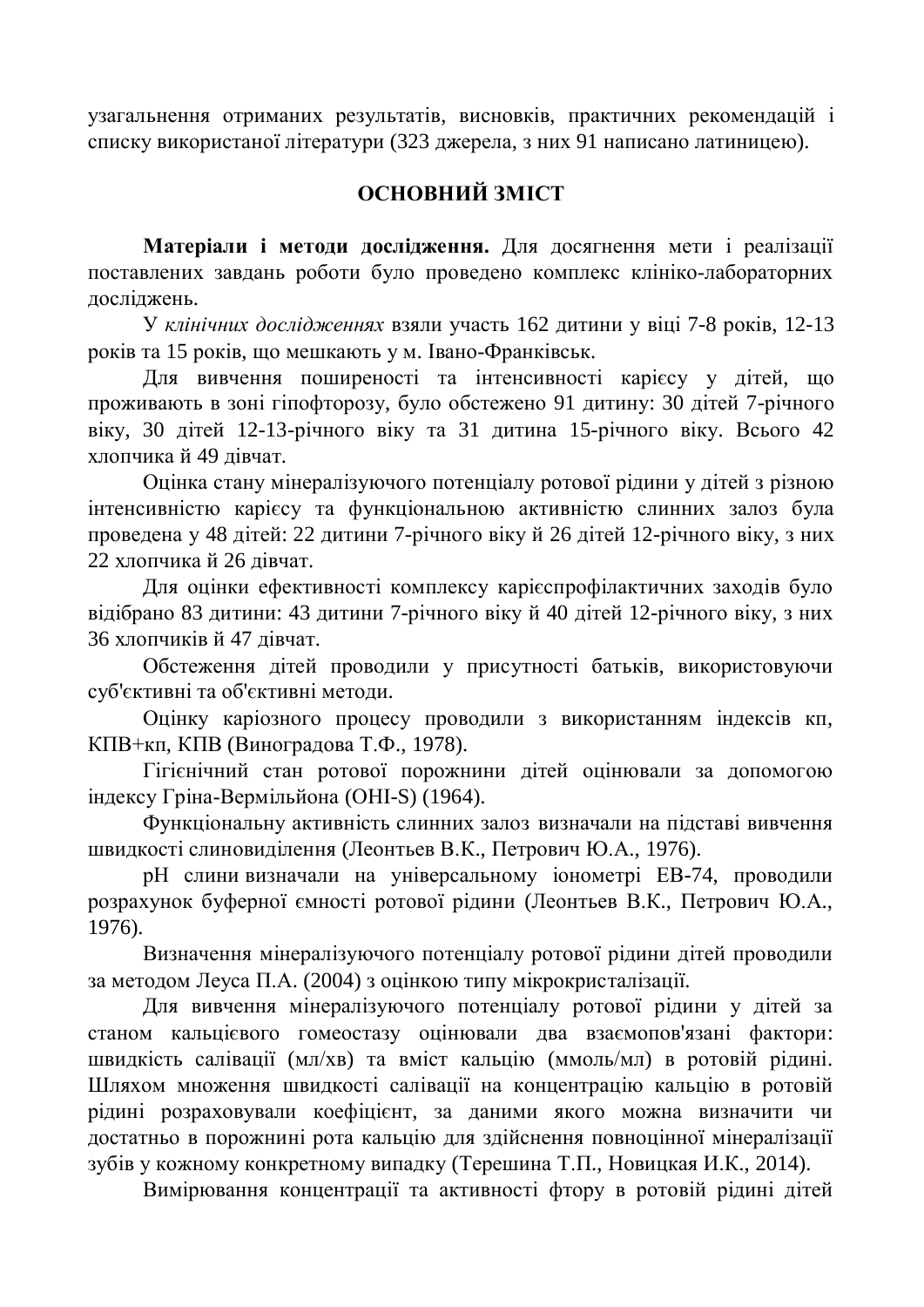проводили потенціометричним методом з використанням іонселективного електроду ЕЛІС-131 F та іонометра EB-74 (Терешина Т.П. із співавт., 2003).

Біохімічні дослідження ротової рідини дітей включали визначення вмісту кальцію (Каракашов А.В., Вічев Є.П. в модифікації Леонтьєва В.К., Смірнової В.Б., 1976) і фосфатів (Больц Д.М., Льюк Ч.Г. в модифікації Конвай В.Д., Леонтьєва В.К., 1976, з використанням набору «CalciumArs-DaC-Lg», СР 811612008, DAC-SpectroMed SRL, Республіка Молдова), а також активності ферментів еластази (Visser L., Brouf E.R., 1972), уреази (Батурина А.В. с соавт., 1987) і лізоциму (Gorin G. et al., 1971).

Статистичну обробку отриманих результатів проводили на персональному комп'ютері IBM PC у пакетах "Statgraphic-2,3" і "Statistica-5" за методом Монцевічуте-Ерінгене (1964) з використанням t-критерію Стьюдента. Кореляційний аналіз проведено із застосуванням коефіцієнта кореляції Пірсона (Ланг Т.А., Сесик М., 2011).

Результати дослідження та їх обговорення. При обстеженні 91 дитини, що мешкають у м. Івано-Франківськ (зона гіпофторозу), було встановлено, що тільки у 30 % літей рівень салівації був у межах нормальних значень, у 70 % спостерігалася гіпосалівація. Найбільш часто зниження функції слинних залоз виявлено у дітей 12-річного віку (табл. 1).

Таблиня 1

| <i>-</i> - 1             |                        |      |               |      |                        |      |                 |
|--------------------------|------------------------|------|---------------|------|------------------------|------|-----------------|
| Bik                      | Нормальна<br>салівація |      | Гіпосалівація |      | Поширеність<br>карієсу |      | Інтенсивність   |
|                          | Aбс.                   | $\%$ | Aбс.          | $\%$ | Aбс.                   | $\%$ | карієсу         |
| 7 років<br>$(n = 30)$    | 9                      | 30   | 21            | 70   | 30                     | 100  | $6,59 \pm 0,62$ |
| $12$ років<br>$(n = 30)$ | $\overline{4}$         | 13   | 26            | 86   | 23                     | 77   | $4,21 \pm 0,41$ |
| 15 років<br>$(n = 31)$   | 14                     | 45   | 17            | 55   | 27                     | 87   | $7,55 \pm 0,71$ |
| Середні                  | 27                     | 30   | 64            | 70   | 80                     | 88   | $6,12 \pm 0,59$ |

Рівень салівації, поширеність та інтенсивність карієсу **в обстежених літей (n = 91)** 

Поширеність карієсу в залежності від віку дітей склала від 77 % до 100 %. При цьому у 7-річних дітей карієс зустрічався в 100% випадків. Найвища  $\overline{a}$ нтенсивність карієсу зафіксована у 15-річних дітей (7,55 ± 0, 71 ум. од.).

Результати порівняльного вивчення інтенсивності карієсу у дітей за статевою ознакою показали, що у дітей 7-річного віку істотних відмінностей в iнтенсивності карієсу у дівчаток і хлопчиків не спостерігалося. В 12 років  $\dot{x}$ нтенсивність карієсу була вищою у дівчаток (4,88  $\pm$  0,39 балів проти 3,5  $\pm$  0,43 балів у хлопчиків,  $p < 0.05$ ), а в 15 років – у хлопчиків  $(8,72 \pm 0.56$  балів проти  $6,38 \pm 0,45$  балів у дівчат, р < 0,05).

При вивченні соматичного стану обстежених дітей встановлено, що серед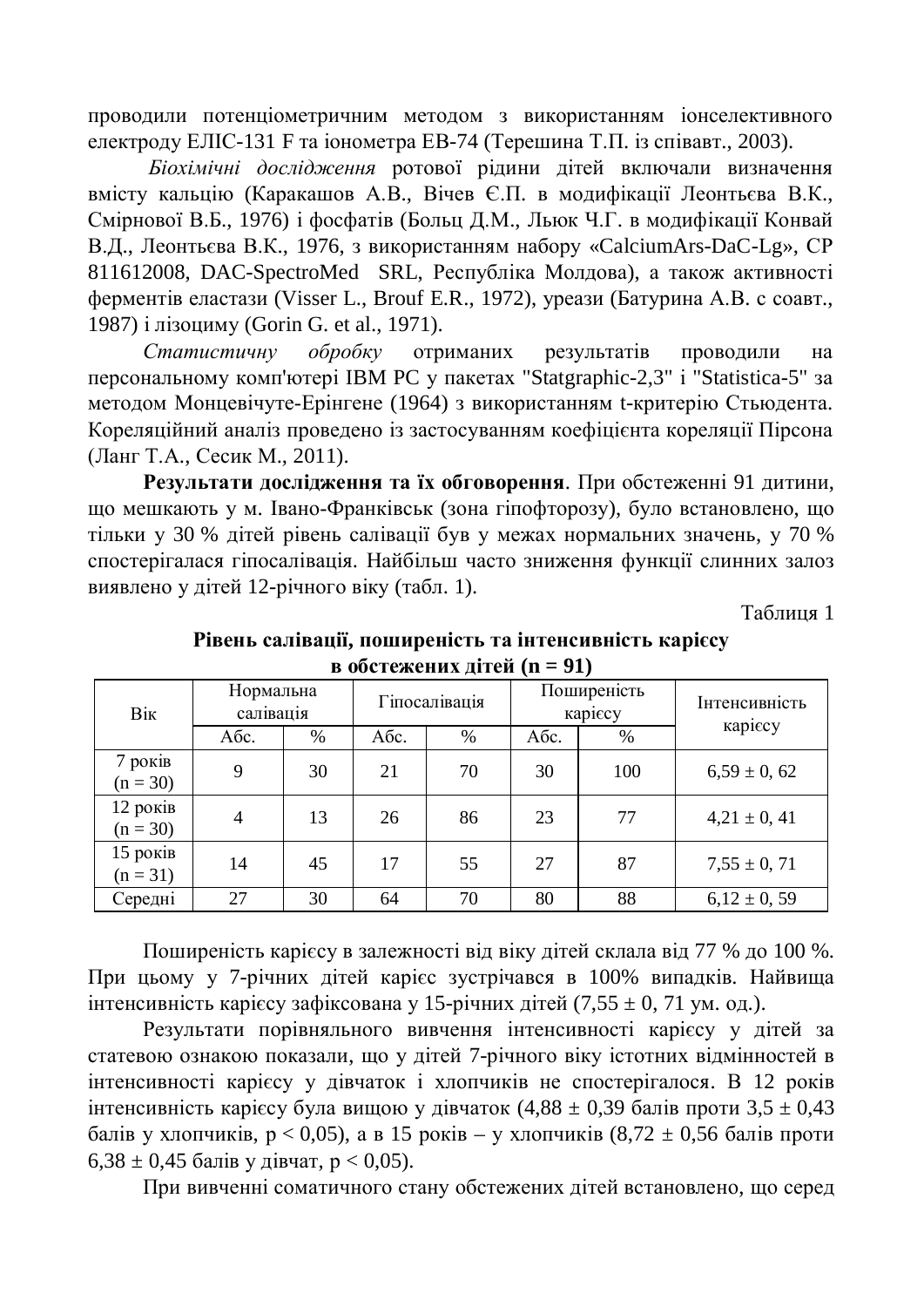7-річних дітей соматична патологія виявлена у 40 % випадків з превалюванням функціональних змін серцево-судинної та дихальної системи. У дітей 12річного віку хронічні захворювання виявлені в 45 % випадків, серед яких такі захворювання, як сколіоз, захворювання шлунково-кишкового тракту, вегетосудинна дистонія. У 15-річних дітей хронічна соматична патологія зустрічалася найбільш часто (у 55 %) з превалюванням дифузних змін щитовидної залози, вегето-судинної дистонії, функціональних змін серцево-судинної системи і захворювань шлунково-кишкового тракту (ШКТ).

Серед здорових дітей тільки 16 осіб були з нормосалівацією, а 33 дитини – з гіпосалівацією. У здорових дітей з нормальним рівнем салівації і зі зниженою салівацією істотних відмінностей у показниках інтенсивності карієсу не виявлено, хоча при гіпосалівації інтенсивність карієсу трохи вища, і стан гігієни порожнини рота гірший.

Серед дітей з соматичними захворюваннями гіпосалівація спостерігалася більш ніж в 2 рази частіше, ніж нормальний рівень салівації. При цьому у 7річних і 15-річних дітей з соматичними захворюваннями не виявлено вілмінностей в інтенсивності карієсу в залежності віл швилкості салівації. Тільки у 12-річних дітей з гіпосалівацією були зафіксовані найвищі показники інтенсивності карієсу (7,3 ± 0,9 балів, р > 0,05).

Iндекс гігієни порожнини рота суттєво не відрізнявся у дітей з нормальним рівнем салівації і гіпосалівацією, за винятком 15-річних дітей  $(1,9 \pm 0,21)$  балів проти  $1,51 \pm 0,16$  балів при нормальному рівні слиновиділення,  $p > 0.05$ ).

Для виявлення найбільш значимого фактору ризику розвитку карієсу було проведено кореляційний аналіз між інтенсивністю карієсу, швидкістю салівації, станом гігієни та станом соматичного здоров'я у дітей всіх вікових груп.

У 7-річних дітей найбільш виражений позитивний зв'язок був між інтенсивністю карієсу й індексом гігієни ротової порожнини ( $r = 0,805$ ).

У 12-річних дітей найбільш високий кореляційний зв'язок виявлено між показниками інтенсивності карієсу і рівнем салівації (r = -0,804).

У 15-річних дітей виявлено високий кореляційний зв'язок між  $\overline{a}$ нтенсивністю карієсу і наявністю соматичної патології (r = 0,836).

Таким чином, у кожній віковій групі було виявлено превалюючий фактор ризику розвитку карієсу зубів, що необхідно враховувати при складанні плану карієспрофілактичних заходів.

При вивченні мінералізуючих властивостей слини було встановлено, що вміст кальцію і фосфатів в слині дітей, як з нормальним рівнем салівації, так і у дітей з гіпосалівацією, був нижче нормальних значень (вміст кальцію:  $0.31 \pm 0.05$  ммоль/л та  $0.27 \pm 0.04$  ммоль/л відповідно, р > 0.05; вміст фосфатів:  $3,42 \pm 0,45$  MMOJIb/J Ta  $3,74 \pm 0.51$  MMOJIb/J BIJIIOBIJHO,  $p > 0.05$ )...

При порівняльній оцінці середньостатистичних показників істотних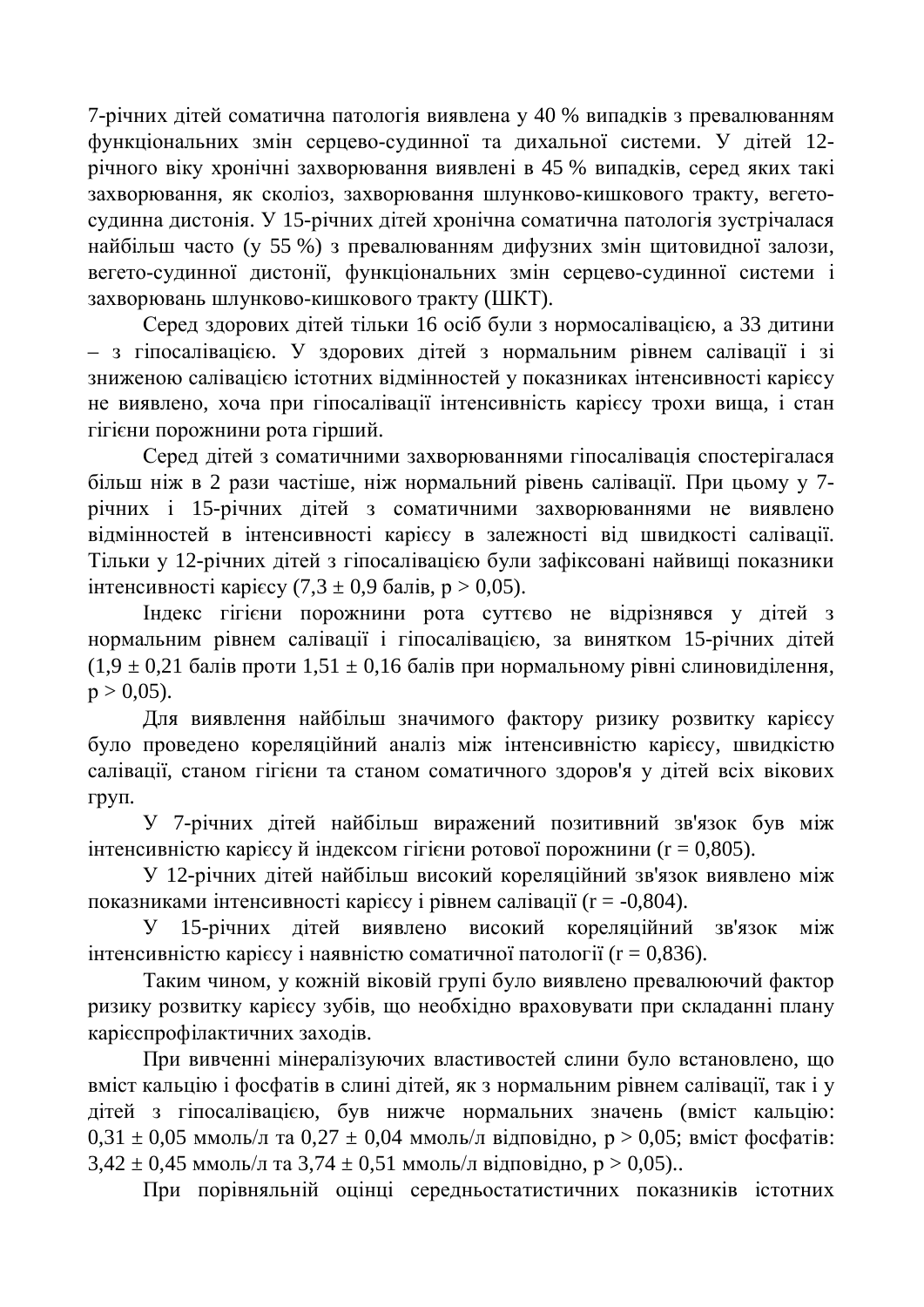відмінностей у вмісті кальцію, фосфору в ротовій рідині, а також коефіцієнта Са/Р у дітей з нормальною салівацією і гіпосалівацією не спостерігалося. При цьому показник мікрокристалізації слини у дітей з гіпосалівацією був значно нижчий (1,2  $\pm$  0,3 балів проти 2,4  $\pm$  0,4 балів у дітей з нормосалівацією,  $p < 0.05$ ).

Для того щоб індивідуалізувати отримані результати і вивчити стан природних мінералізуючих властивостей слини, було вивчено гомеостаз кальцію.

Для обчислення мінералізуючого потенціалу ротової рідини діти, незалежно від рівня салівації, були розділені на 2 групи: з низьким рівнем iнтенсивностi карiєсу (1,55 ± 0,16 ум. од.) i високою iнтенсивністю карiєсу  $(9.05 \pm 1.1 \text{ yM. } 0 \text{A.}).$ 

Результати досліджень показали, що швидкість салівації в обох групах була нижче нормальних значень  $(0.35 \pm 0.04 \text{ mJ/xB})$ . та  $0.38 \pm 0.04 \text{ mJ/xB}$ . відповідно,  $p > 0.05$ ), а вміст кальцію в слині дітей з низькою інтенсивністю карієсу вище (1,08  $\pm$  0,1 ммоль/л), ніж у дітей з високою інтенсивністю  $(0.72 \pm 0.1 \text{ MMOJH/m}, \, p < 0.02)$ .

Шо стосується показника мінералізації слини, у дітей з низькою інтенсивністю карієсу він значно вищий (0,38 ± 003 ум. од.), ніж у дітей з високою інтенсивністю карієсу (0,27  $\pm$  0,03 ум. од.,  $p < 0.02$ ), хоча середні показники швилкості салівації не вілрізняються.

Отримані результати свідчать про те, що, незалежно від швидкості салівації, більш важливе значення має ступінь насиченості слини кальцієм. І для забезпечення активної ремінералізації зубів необхідно надходження кальцію в ротову порожнину не менше, аніж 0,015 мг/хв або не менше 22 мг/добу.

Щоб з'ясувати, чи є відмінність в порушенні природної мінералізації зубів при високій інтенсивності карієсу ми провели порівняльний аналіз показників інтенсивності карієсу, салівації і мінералізуючого потенціалу (за вмістом кальцію в ротовій рідині) більш прицільно в групах 7- і 12-річних дітей і отримали наступні результати. Як у 7-річних дітей, так і 12-річних дітей з високою інтенсивністю карієсу показник мінералізації значно нижчий, ніж у дітей з низькою інтенсивністю карієсу (0,27 ± 0,03 і 0,38 ± 003 відповідно). Однак у 7-річних дітей зниження коефіцієнта мінералізації обумовлено зниженням вмісту кальцію в ротовій рідині. Розвиток карієсу у цієї групи дітей обумовлений як гіпосалівацією, так і недоліком природного мінералізуючого потенціалу ротової рідини. У 12-13-річних дітей процес мінералізації знижений, більшою мірою, через гіпосалівацію, що призводить до зниження транспорту кальцію в ротову порожнину через зменшення потоку слини.

Результати наших досліджень узгоджуються з даними, інших учених  $({\rm CK}\beta)$ ипкина Г.И., 2011; Алексеева И.А., 2013; Кисельникова Л.П. с соавт., 2013; 2014; Воевода Е.А. с соавт., 2014; Середин П.В. с соавт., 2014; Размахнина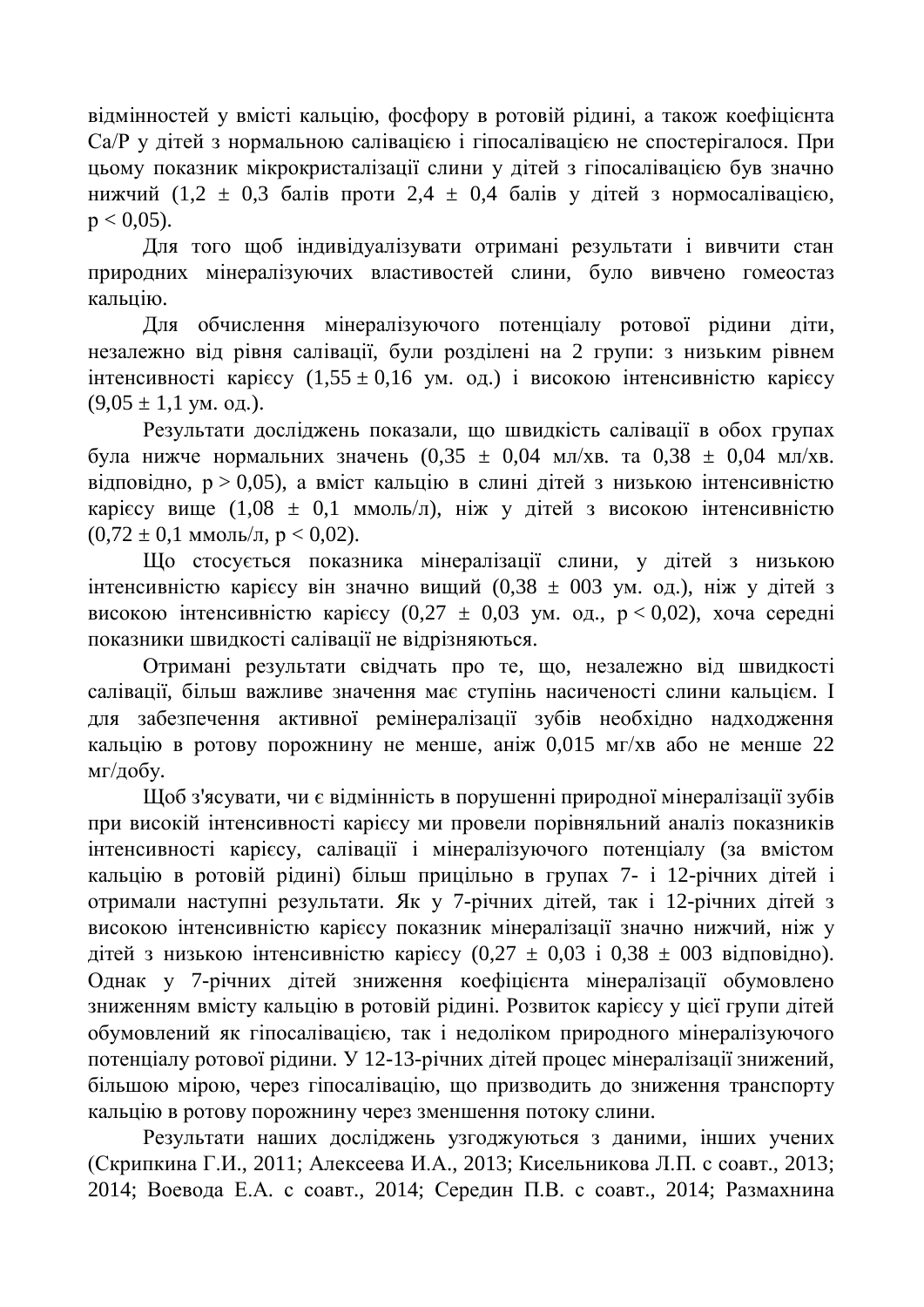Е.М., Киселева Е.А., 2015), які стверджують, що вирішальне значення в підтримці стану карієсрезистентності у дітей цих вікових груп мають процеси мінералізації емалі і, в першу чергу, зниження вмісту загального та іонізованого кальцію в слині.

I, отже, для того, щоб попередити розвиток карієсу і забезпечити превалювання процесу ремінералізації над демінералізацією необхідно сприяти збільшенню мінералізуючого потенціалу ротової рідини, або за рахунок стимулювання функціональної активності слинних залоз, або шляхом штучного насичення ротової рідини кальцієм.

У зв'язку з вищевказаним були розроблені схеми карієспрофілактичних заходів, що враховують основні фактори ризику для розвитку карієсу: гіпосалівація, знижений мінералізуючий потенціал ротової рідини, поганий гігієнічний стан порожнини рота, наявність соматичної патології, а також нестача надходження фтору в організм. Основний напрямок профілактики стимулювання функціональної активності слинних залоз і застосування мінеральних комплексів.

Крім того, у зв'язку з тим, що діти проживають в регіоні з недоліком фтору в питній воді, в якості фторпрофілактики для догляду за порожниною рота доцільно застосовувати зубну пасту з активним фтором і здійснювати постійний контроль за гігієнічним станом порожнини рота.

У лослілженнях взяли участь 43 литини 7-річного віку і 40 літей 12річного віку.

Серед 7-річних дітей було сформовано 3 основних групи і 1 групу порівняння. У 1-у групу були включені діти без соматичної патології, з нормальним рівнем слиновиділення, у 2-й групі були діти без соматичної патології і зниженим рівнем салівації, в 3-й групі були присутні діти з соматичною патологією та різним рівнем салівації. У групі порівняння також були присутні діти з соматичною патологією та різним рівнем салівації.

Дітям 1-ї групи призначали ремінералізуючий гель «Слюрем» (Висновок державної санітарно-епідеміологічної експертизи № 05.05.02-07/36637 від 25.04.2012 p., ТУ У 20.4-02012-001:2012) і всередину рослинно-мінеральний препарат «О.К.», що містить прозери, хвощ польовий, кальцій, магній та цинк (ТОВ «Choice», Україна) (Висновок державної санітарно-епідеміологічної експертизи № 05.03.02-04/18520 від 11.05.2004 р., ТУУ15.8-32853739-001-2004). Діти 2-ї групи застосовували ремінералізуючий гель «Слюрем» і жувальні таблетки аскорбінової кислоти (ПАТ «Лубнифарм», Україна; UA/0003/01/01, Наказ МОЗ України № 636 від 09.09.2014 р.). Дітям 3-ї групи було рекомендовано застосування зубних порошків «PektoDent» (ТОВ «Профілактика ЛТД», Україна; Наказ МОЗ України № 05.03.02-04/10031 від 07.03.2006 р., ТУ У 15,8-24680330-001-2004) та зубного еліксиру «Цикорій» (НПА «Одесская биотехнология», Україна; Висновок державної санітарноепідеміологічної експертизи № 05.03.02-07/9486 від 21.02.2008 р., ТУ 569А-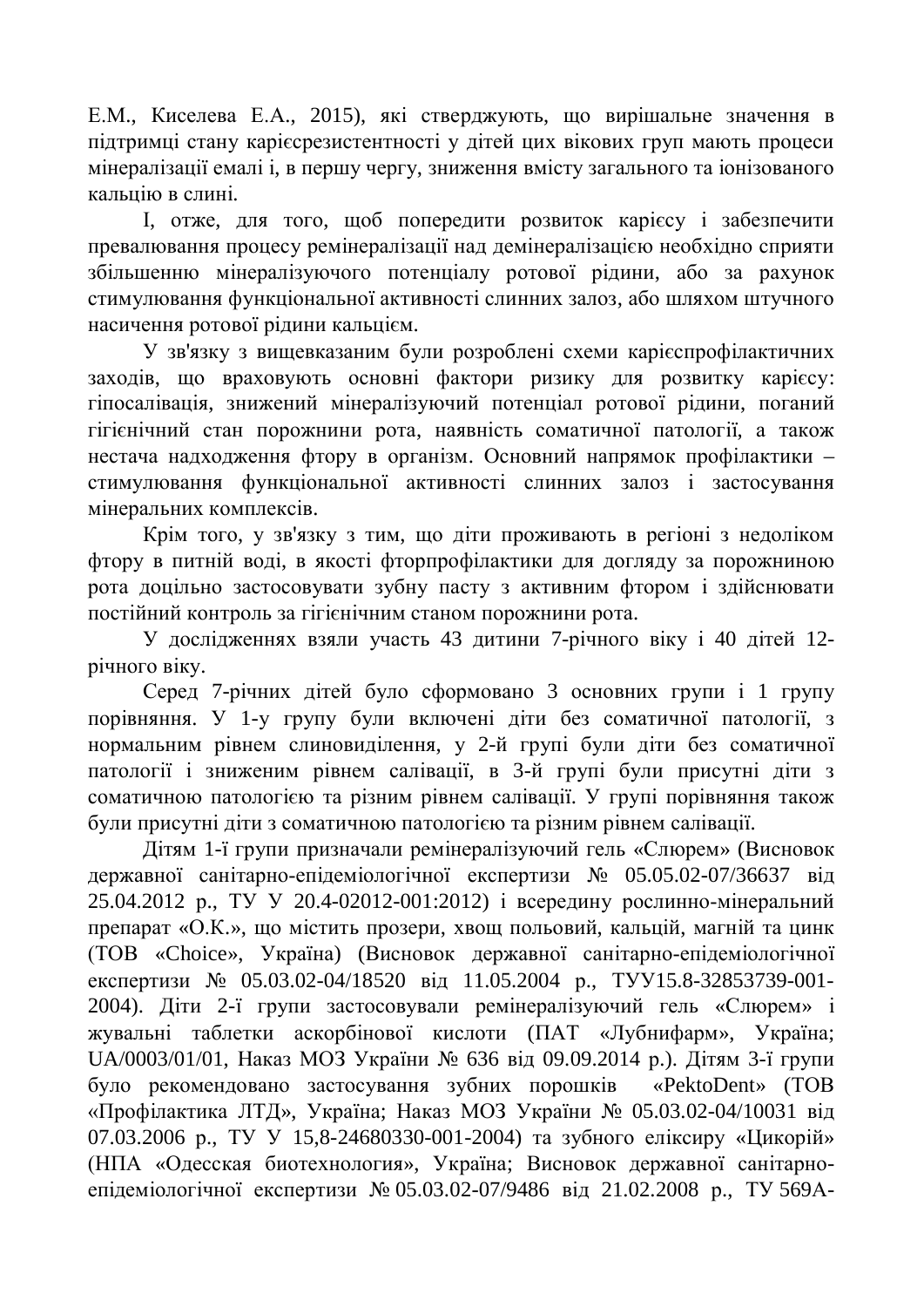013903778.001-92). У групі порівняння спеціальні карієспрофілактичні заходи не призначалися, проте стежили за підтримкою хорошого гігієнічного стану порожнини рота.

До початку дослідження інтенсивність карієсу у 7-річних дітей всіх груп була висока (7,4 ± 0,66 ум. од. у групі порівняння, 7,9 ± 0,81 ум. од у 1-й основній групі,  $8,6 \pm 0.94$  ум. од. у 2-й основній групі,  $8,1 \pm 0.97$  ум. од. у 3-й основній групі). У кожній групі були присутні діти (від 20 % до 50 %) з карієсом постійних зубів. Гігієнічний стан порожнини рота у більшості дітей був задовільним, але зустрічалися діти і з незадовільною гігієною.

Дослідження, проведені через 6 місяців від початку застосування карієспрофілактичних комплексів, свідчили про те, що приріст карієсу постійних зубів спостерігався у дітей всіх груп. Однак найвищі показники були зафіксовані у дітей групи порівняння (0,9 ± 0,11). У дітей основних груп нових каріозних порожнин в зубах тимчасового прикусу не зафіксовано.

Найменші показники приросту карієсу постійних зубів були у дітей 2-ої основної групи (0,2  $\pm$  0,03, p<sub>2</sub> < 0,01), яким до цього часу був проведений тільки одноразовий сеанс профілактичного комплексу, що включає гель «Слюрем» і аскорбінову кислоту.

Подальші спостереження за приростом карієсу протягом наступних 1,5 років показали, що зниження інтенсивності карієсу тимчасових зубів спостерігалося у всіх групах тільки за рахунок природної втрати зубів.

У дітей групи порівняння через 1 рік (дітям 8 років) показник приросту карієсу постійних зубів склав 1,8 $\pm$ 0,22, а через 2 роки (дітям 9 років) – 2,3 $\pm$ 0,21.

Під впливом застосування карієспрофілактичних комплексів через 1 рік приріст карієсу постійних зубів в основних групах, хоча і спостерігався, але значно менше, ніж у групі порівняння. У 1-й основній групі через 1 рік цей показник склав  $0.5 \pm 0.06$  ( $p_1 < 0.05$ ,  $p_2 < 0.01$ ), у 2-й груп $i - 0.9 \pm 0.0$  ( $p_{1-2} < 0.01$ )  $\bar{i}$  в третій групі – 1,2  $\pm$  0,22 ( $p_{1-2}$  < 0,05). Достовірні відмінності свідчать про зниження темпів приросту карієсу (рис. 1).



Рис. 1. Динаміка приросту карієсу постійних зубів у 7-річних дітей під впливом застосування карієспрофілактичних комплексів.

Через 2 роки зафіксовані наступні показники приросту карієсу в основних групах: в 1-й основній групі – 0,7 ± 0,08 (р<sub>1-2</sub> < 0,001), у 2-й групі – 1,0 ± 0,07  $(p_{1-2} < 0.001)$ , в третій групі – 1,4 ± 0,15  $(p_{1-2} < 0.001)$ .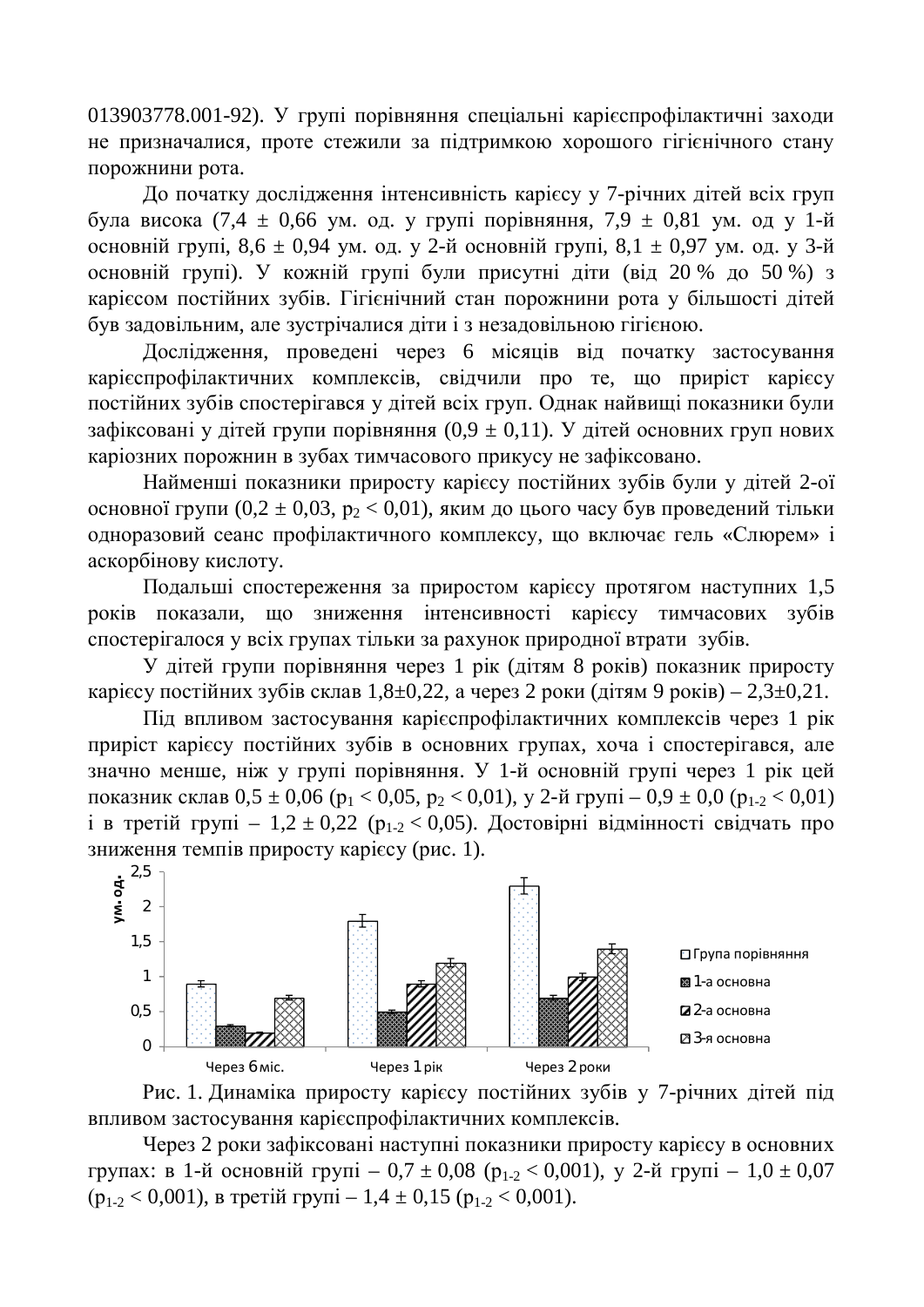Редукція карієсу по КПВ + кп у дітей 1-ої основної групи склала 75 %, у 2-й і 3-й групах – 69 %.

Що стосується гігієнічного індексу, то у дітей всіх груп, включаючи групу порівняння, спостерігалася позитивна динаміка його зміни, яка вказує, що гігієнічний стан порожнини рота не погіршувався, і на певних етапах спостереження навіть відзначалося поліпшення.

Рівень салівації у дітей групи порівняння практично не змінювався протягом усього періоду спостереження і середні показники відповідали гіпосалівації 1-2 ступеня  $(0,38 \pm 0,04 \text{ MI/XB})$ . вихідний рівень,  $0,39 \pm 0,05 \text{ MI/XB}$ . через 2 роки,  $p > 0.05$ )).

У дітей, які отримували різні карієспрофілактичні комплекси, ситуація зі слиновиділенням була інша.

У дітей з нормальним рівнем салівації (1-а основна група) запропонований комплекс суттєво не вплинув на швидкість слиновиділення і, впродовж 2-х років, салівація залишалася в межах нормальних значень (від  $0.56 \pm 0.06$  MJ/XB.  $\mu$ o  $0.59 \pm 0.06$  MJ/XB.,  $p > 0.05$ )

При зниженій салівації (2-а основна група) спостерігалося збільшення виділення слини, причому через 2 роки середній показник салівації наближався до норми  $(0.48 \pm 0.05 \text{ MI/XB}$ . при  $0.29 \pm 0.04 \text{ MI/XB}$ . до лікування,  $p < 0.01$ ).

У дітей 3-ї основної групи спостерігалося поступове, стійке збільшення салівації і через 2 роки цей показник збільшився по вілношенню до вихілного рівня в 1,7 рази (з 0,38  $\pm$  0,03 мл/хв. до 0,64  $\pm$  0,07 мл/хв., р < 0,01).

Таким чином, призначені нами карієспрофілактичні комплекси адекватно вплинули на функцію слинних залоз.

Показники мінералізуючого потенціалу слини, що визначається за типом кристалоутворення, вказали на наступне. У дітей групи порівняння, також як і у дітей основних груп, початкові показники свідчили про низький рівень мінералізації. Надалі, у дітей групи порівняння на всіх етапах дослідження мінералізуючий потенціал ротової рідини був низьким (від 1,6 ± 0,21 балів до  $1,8 \pm 0,16$  балів,  $p > 0,05$ ).

У 1-й основній групі вже через 6 місяців спостерігалося достовірне збільшення кристалізації слини (до 3,7  $\pm$  0,32 балів, р < 0,05), а до кінця дослідження цей показник наближався до максимальних 5-ти балів (4,5  $\pm$  0,48 балів,  $p < 0.001$ ). Практично така ж ситуація спостерігалася і у дітей 2-ї групи (з 1,5 ± 0,17 балів до 4,3  $\pm$  0,42 балів через 2 роки, р < 0,01). У дітей третьої основної групи значне збільшення організованих кристалів в слині спостерігалося тільки через 6 місяців від початку застосування карієспрофілактичного комплексу  $(2,8 \pm 0.24$  балів,  $p < 0.01$ ), а потім в слині більшості дітей проглядалися лише поодинокі кристали різної форми і у вигляді сітки і тільки у 4-х дітей виявлявся чіткий малюнок великих кристалопризматичних структур.

Разом з тим, слід зазначити, що застосування порошку «PektoDent», який сприяє стимуляції слиновиділення, допомагає надходженню в порожнину рота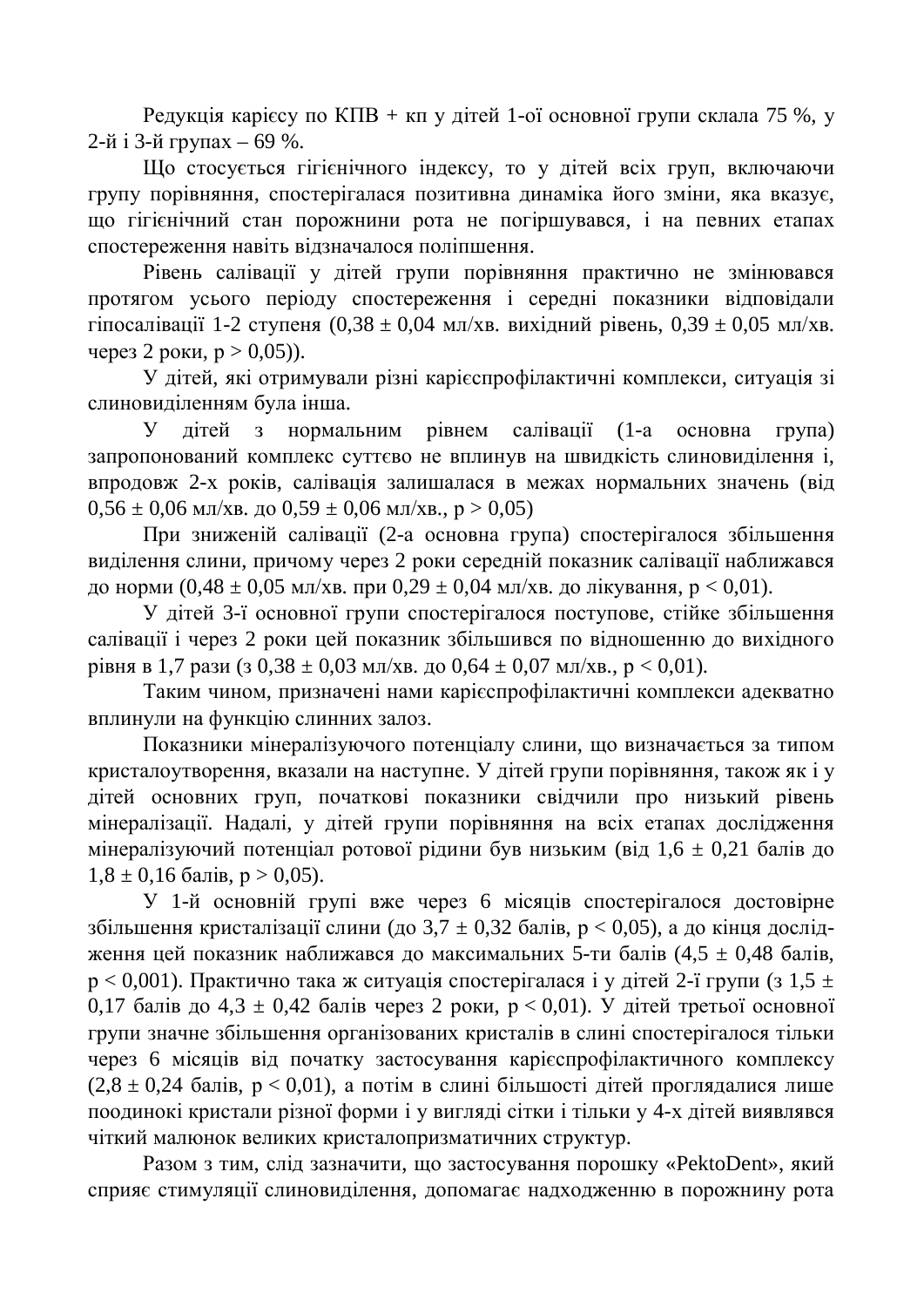мінералів, однак він не покращує структуру слини, що проявляється у відсутності повноцінних кристалів мінералів.

Під впливом же застосування карієспрофілактичних комплексів протягом 2-х років у дітей всіх груп спостерігалася стійка динаміка збільшення концентрації кальцію в слині. Найбільш виражене насичення ротової порожнини кальцієм виявлено у дітей 1-ї групи, які отримували екзогенно та ендогенно кальцій у складі мінеральних препаратів (збільшення вмісту кальцію  $B$  2,7 pasis).

При цьому вміст фосфатів у ротовій рідині на всіх етапах дослідження практично не змінювався.

Збільшення концентрації кальцію призвело до збільшення на кальційфосфорного співвідношення, що свідчить про інтенсифікацію мінерального обміну в порожнині рота (збільшення коефіцієнту Са/Р в 1-й, 2-й й 3-й групі в  $2,5$  pasis,  $2,1$  pasis,  $2,4$  pasis відповідно).

Що стосується показань коефіцієнта мінералізуючого потенціалу ротової рідини по кальцієвому гомеостазу, то до кінця дослідження у дітей всіх груп він перевишував 0,5, тобто в ротовій рілині кальцію містилося лостатньо, щоб запобігти процесу демінералізації зубів.

Все вищевказане свідчить про правильно підібрані карієспрофілактичні комплекси для дітей з різним станом функціональної активності слинних залоз.

Для оцінки карієспрофілактичної ефективності як безпосередньо гелю «Слюрем», так і в комплексі з порошком «PektoDent» при зниженній мінералізуючій функції слини, обумовленої гіпосалівацією, були проведені дослідження, в яких взяли участь 40 дітей 12-річного віку з високою активністю карієсу (КПВ більше 4-х), обумовленою, в першу чергу, зниженням функціональної активності слинних залоз.

15 дітям був призначений гель «Слюрем», 25 дітям – гель «Слюрем» і порошок «PektoDent». Також дітям була рекомендована для щоденного 2-х разового чищення зубів паста з високим вмістом фтору (1450 ррм).

До початку досліджень у дітей, які отримували тільки гель «Слюрем», були зафіксовані високі показники інтенсивності карієсу (5,06 ± 0,5 ум. од.). Стан гігієни порожнини рота в середньому був задовільним (1,55  $\pm$  0,18 балів). Спостерігалися знижені швидкість салівації  $(0,27 \pm 0,03 \text{ MHz/KB.})$  і мінералізуючий потенціал ротової рідини за всіма показниками (тип кристалоутворення – 1,5  $\pm$  0,2 балів, вміст кальцію 0,31  $\pm$  0,04 ммоль/л, вміст  $\phi$ осфатів 4,03 ± 0,39 ммоль/л, коефіцієнт Са/Р 0,077 ± 0,001 ум. од.). Коефіцієнт мінералізуючого потенціалу ротової рідини по кальцієвого гомеостазу був значно нижче 0,5 (0,37  $\pm$  0,04 ум. од.).

Через 6 місяців показники інтенсивності карієсу, рівня гігієни порожнини рота і швидкості салівації значно не змінилися, однак показники кристалізації слини свідчили про підвищення мінералізуючого потенціалу (2,7  $\pm$  0,3 балів,  $p < 0.01$ ).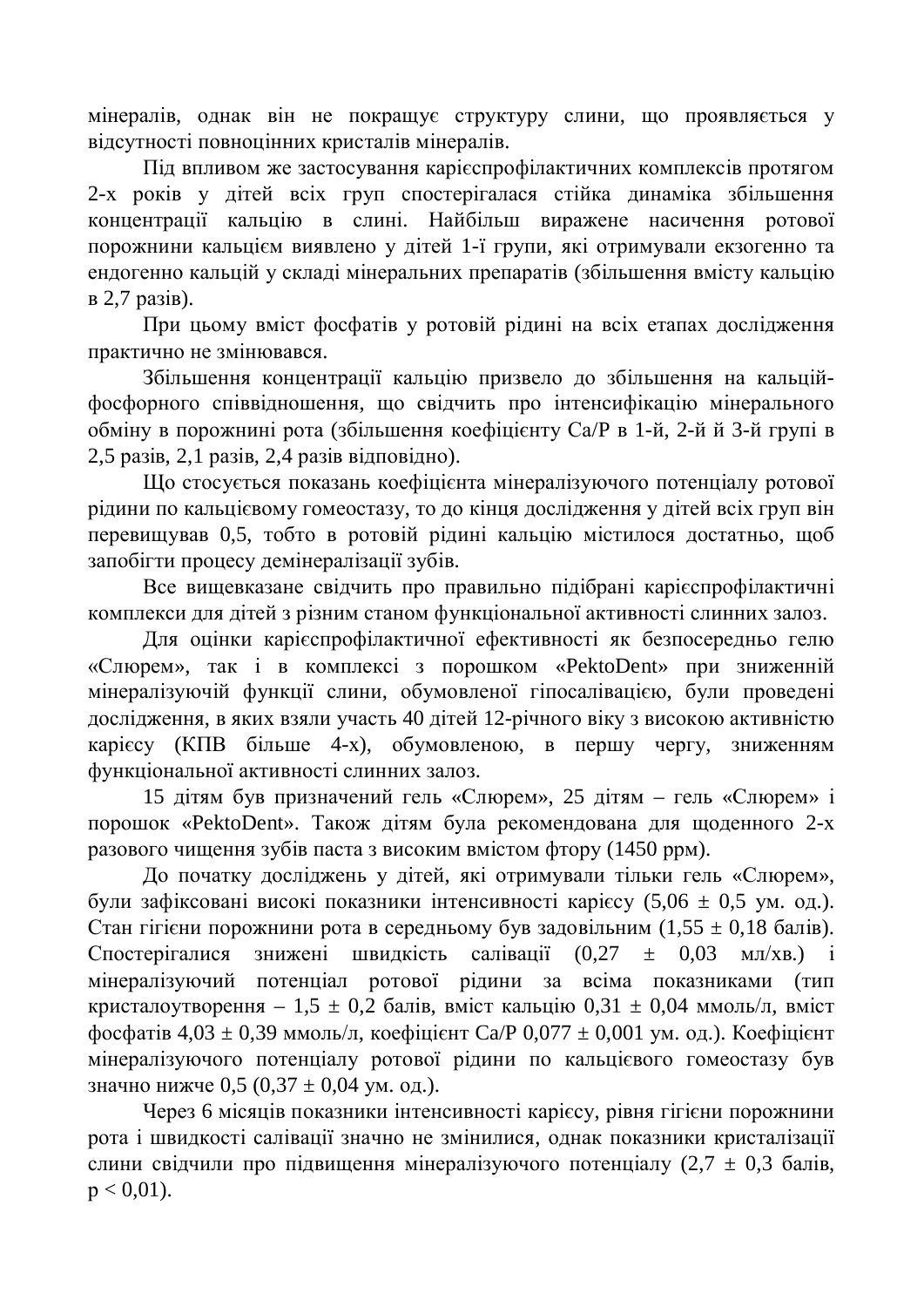Через 1 рік приріст карієсу був незначний  $(0.14 \pm 0.02 \text{ yM. oJ.})$ .  $Ti$ тієнічний стан порожнини рота значно покращився ( $p < 0.01$ ).

Швидкість салівації збільшилася на 23,5 % (р < 0,01). Мінералізуючий потенціал ротової рідини підвищився, про що свідчать всі вивчені показники: кристалоутворення, вміст у слині кальцію, фосфору і фтору. Коефіцієнт мінералізуючого потенціалу ротової рідини по кальцієвому гомеостазу склав  $0,70 \pm 0,07$  ym.  $0,01$ ..

У дітей, яким призначали комплекс («Слюрем» + «PektoDent»), до початку досліджень були зафіксовані наступні показники: інтенсивність карієсу (КПВ) 4,8  $\pm$  0,05 ум. од., індекс гігієни – 1,67  $\pm$  0,17 балів, швидкість салівації –  $0.34 \pm 0.04$  мл/хв., мінералізуючий потенціал ротової рідини (за типом кристалізації слини)  $1.7 \pm 0.1$  бали, вміст кальцію дуже низький  $(0.30 \pm 0.03$ ммоль/л), у зв'язку з чим і коефіцієнт Са/Р низький (0,080 ± 0,001), що свідчить про превалювання процесів демінералізації над ремінералізацією. Також нижче значень норми була концентрація фтору в ротовій рідині (0,24 ± 0,03 мг/л).

Через 6 місяців інтенсивність карієсу і стан гігієни порожнини рота не змінилися по вілношенню до вихілного рівня, салівація дешо збільшилася  $(p > 0.05)$ , мінералізуючий потенціал ротової рідини збільшився ( $p < 0.01$ ).

Через 1 рік у дітей спостерігалася позитивна динаміка за всіма показниками: збільшення швидкості слиновиділення (з 0,34 ± 0,04 мл/хв. до  $0.42 \pm 0.05$  MJ/xB.,  $p > 0.05$ ), незначний приріст карієсу  $(0.12 \pm 0.01$  ум. од.), гігієнічний стан ротової порожнини був задовільний  $(1,25 \pm 0,13 \text{ óanis}).$ Мінералізуючий потенціал ротової рідини значно збільшився, як за показниками кристалоутворення (до 2,9  $\pm$  0,3 балів, р < 0,001), так за вмістом основних мінеральних елементів кальцію (0,65  $\pm$  0,07 ммоль/л,  $p < 0.01$ ) і фосфору (3,88 ± 0,42 ммоль/л, р > 0,05). Коефіцієнт Са/Р збільшився в 2 рази по відношенню до даних, зафіксованих до початку дослідження  $(p < 0.001)$ . Концентрація фтору підвищилася в 1,6 рази (до 0,38  $\pm$  0,05 мг/л, р < 0,01).

Таким чином, за результатами проведених клініко-лабораторних досліджень встановлено високу ефективність запропонованих карієспрофілактичних комплексів у дітей зі зниженим мінералізуючим потенціалом ротової рідини, обумовленим як гіпосалівацією, так і іншими внутрішніми і зовнішніми факторами, що підтверджується збільшенням слиновиділення, підвищенням мінералізуючого потенціалу ротової рідини й зниженням інтенсивності карієсу зубів.

### **ВИСНОВКИ**

У дисертації наведене теоретичне узагальнення проведених клінічних досліджень і запропоновано нове вирішення актуальної наукової задачі стоматології, спрямованої на оптимізацію профілактики карієсу у дітей зі зниженим мінералізуючим потенціалом ротової рідини, шляхом підвищення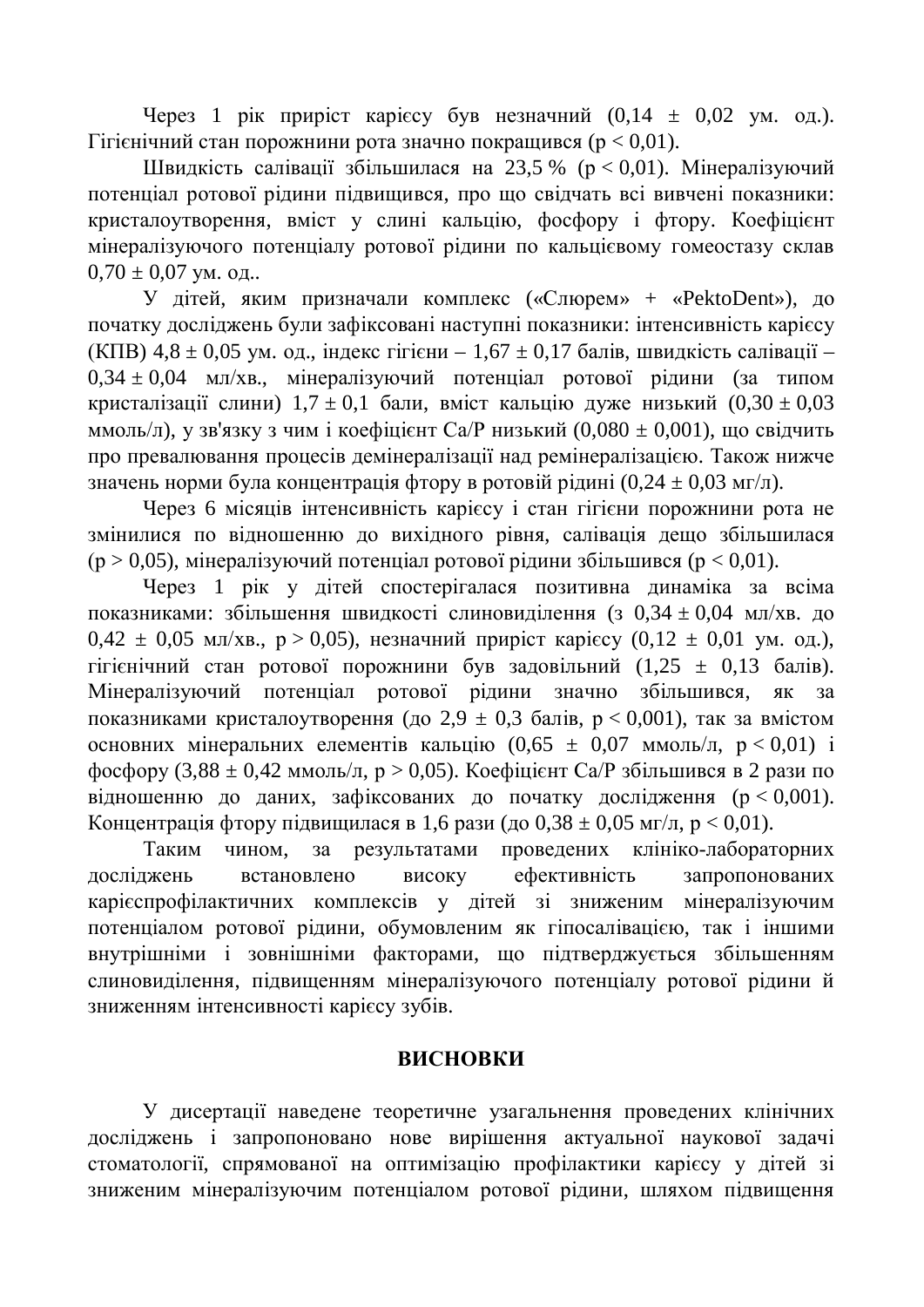функціональної активності слинних залоз і ремінералізації емалі.

1. Поширеність карієсу у дітей, що проживають в зоні гіпофторозу, залежно від віку склала від 77 до 100%. При цьому у 7-річних дітей карієс спостерігався в 100% випадків (КПВ+кп=6,59±0,62), а найвища інтенсивність карієсу – у 15-річних дітей (КПВ = 7,55  $\pm$  0,71). Гендерних відмінностей в iнтенсивностi карiєсу у дiтей 7-рiчного вiку не виявлено; в 12 рокiв  $i$ нтенсивність карієсу вища у дівчаток, а в 15 років – у хлопчиків.

2. Встановлено, що тільки у 30% дітей рівень салівації був у межах нормальних значень (0,61  $\pm$  0, 07 мл/хв), а у 70% виявлена гіпосалівація (0,24  $\pm$ 0,03мл/хв). Серед дітей з соматичними захворюваннями гіпосалівація спостерігалася більш ніж в 2 рази частіше, ніж нормальний рівень салівації. Найвищий показник інтенсивності карієсу на тлі гіпосалівації зафіксований у 12-річних дітей, які страждають соматичною патологією (КПВ = 7,3  $\pm$  0,9).

3. Шляхом кореляційного аналізу встановлено стійкий зв'язок між інтенсивністю карієсу і 3-ма порівнюваними величинами: у 7-річних дітей – зі швидкістю салівації, індексом гігієни і наявністю соматичної патології (коефіцієнт кореляції Пірсона відповідно "-0,621", "0,805" і "0,682 "), але більш виражений позитивний зв'язок з індексом гігієни. У 12-річних дітей найбільш високий кореляційний зв'язок виявлено між показниками інтенсивності карієсу  $\overline{a}$  рівнем салівації ("-0,804"), у 15-річних дітей – між інтенсивністю карієсу і наявністю соматичної патології ("0, 836").

4. У дітей з нормальною салівацією і гіпосалівацією при порівнянні середньостатистичних показників вмісту кальцію і фосфору в ротовій рідині, а також коефіцієнта Са/Р, істотних відмінностей не виявлено. При індивідуальній же оцінці мінералізуючого потенціалу слини по кальцієвому гомеостазу встановлено, що показник мінералізації слини у дітей з низькою інтенсивністю карієсу значно вищий, ніж у дітей з високою інтенсивністю карієсу (коефіцієнт мінералізації  $0.38 \pm 0.03$  і  $0.27 \pm 0.03$  відповідно), хоча середні показники швидкості салівації суттєво не відрізняються.

5. Встановлено, що для забезпечення активної ремінералізації зубів необхідно надходження кальцію в ротову порожнину не менше, аніж 0,015  $MT/XB$  або не менше 22 мг/добу.

6. Розроблено карієспрофілактичні комплекси із застосуванням засобів, що роблять пролонгований мінералізуючий вплив на тверді тканини зубів. 7річним дітям призначали ремінералізуючий гель «Слюрем», суспензію зубних порошків «PektoDent», зубний еліксир «Цикорій» і всередину рослинномінеральний препарат «О.К.» та аскорбінову кислоту, а 12-річним – гель «Слюрем», в тому числі і в комплексі з суспензією «PektoDent», і всередину рослинно-мінеральний препарат «О.К.».

7. Результати досліджень показали, що призначені карієспрофілактичні комплекси у дітей зі зниженим мінералізуючим потенціалом ротової рідини сприяли зменшенню інтенсивності карієсу: при зіставленні з групою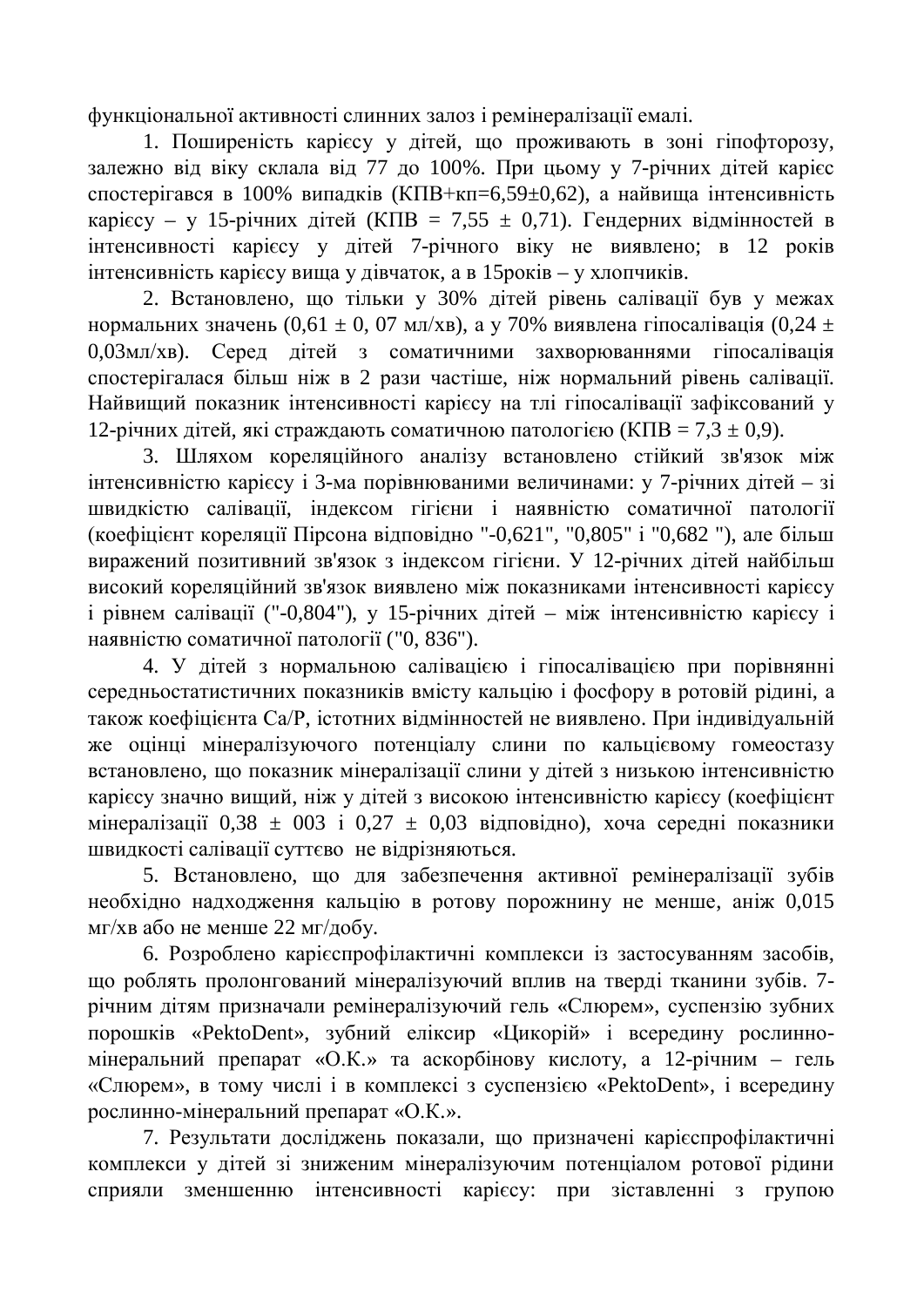порівняння у дітей 7-річного віку за 2 роки по КПВ в 1,4-1,5 рази, а у 12-річних дітей приріст карієсу за 1 рік склав  $0,12-0,14$ .

8. Механізм підвищення мінералізуючого потенціалу ротової рідини та інтенсифікації мінерального обміну під впливом застосування карієспрофілактичних комплексів заснований як на підвищенні функціональної активності слинних залоз (у порівнянні з вихідним рівнем від 19 до 44%), так і на збільшенні насичення ротової рідини мінералами, в першу чергу кальцієм (у порівнянні з вихідним рівнем від 53 % до 62 %).

## ПРАКТИЧНІ РЕКОМЕНДАЦІЇ

1. Профілактика карієсу зубів у дітей повинна бути індивідуалізована залежно від стану природного мінералізуючого потенціалу ротової рідини, соматичного здоров'я й гігієнічного стану ротової порожнини.

У дітей зі зниженим мінералізуючим потенціалом ротової рідини, обумовленим гіпосалівацією, профілактика карієсу повинна включати засоби, спрямовані на стимуляцію салівації, якщо знижений мінералізуючий потенціал обумовлений недостатнім вмістом мінералів в слині, то доцільно застосувати активну ремінералізуючу терапію.

У дітей з соматичною патологією, що є ендогенним фактором ризику порушення мінералізації за рахунок зниження природних захисних сил. є доцільним стимулювання захисних механізмів, як на місцевому рівні, так і рівні всього організму.

2. Дітям зі зниженим мінералізуючим потенціалом ротової рідини пропонуються наступні комплекси:

- при нормальному рівні слиновиділення і відсутності соматичної патології: ремінералізующій гель «Слюрем» (кожні 3 міс. протягом 1-го тижня нанесення на тверді тканини зубів і слизову оболонку порожнини рота до повного його розчинення 1 раз на день перед сном) і всередину рослинномінеральний препарат «О.К.» (прийом всередину по 1 капсулі протягом 2-х тижнів 2 рази на рік).

- при гіпосалівації та відсутності соматичної патології: ремінералізуючий гель «Слюрем» і жувальні таблетки аскорбінової кислоти (розжовування в ротовій порожнині по 1 таблетці 1 раз на день кожні 3 місяці протягом 1-го тижня).

- незалежно від рівня салівації і наявності соматичної патології: суспензія зубних порошків «PektoDent» (нанесення на тверді тканини зубів суспензії 2-х різних складів порошків «PektoDent» (експозиція 10 хв.), а також чищення зубів вранці (склад № 1 – «кислий») і ввечері (склад № 2 – «солодкий») 2 рази на рік протягом 2-х тижнів) і зубний еліксир «Цикорій» (по 20 крапель еліксиру на 1/3 склянки після кожного прийому їжі, кожні 3 місяці протягом 1-го тижня).

Рекомендовано застосування зубної пасти «Blend-a-med с активним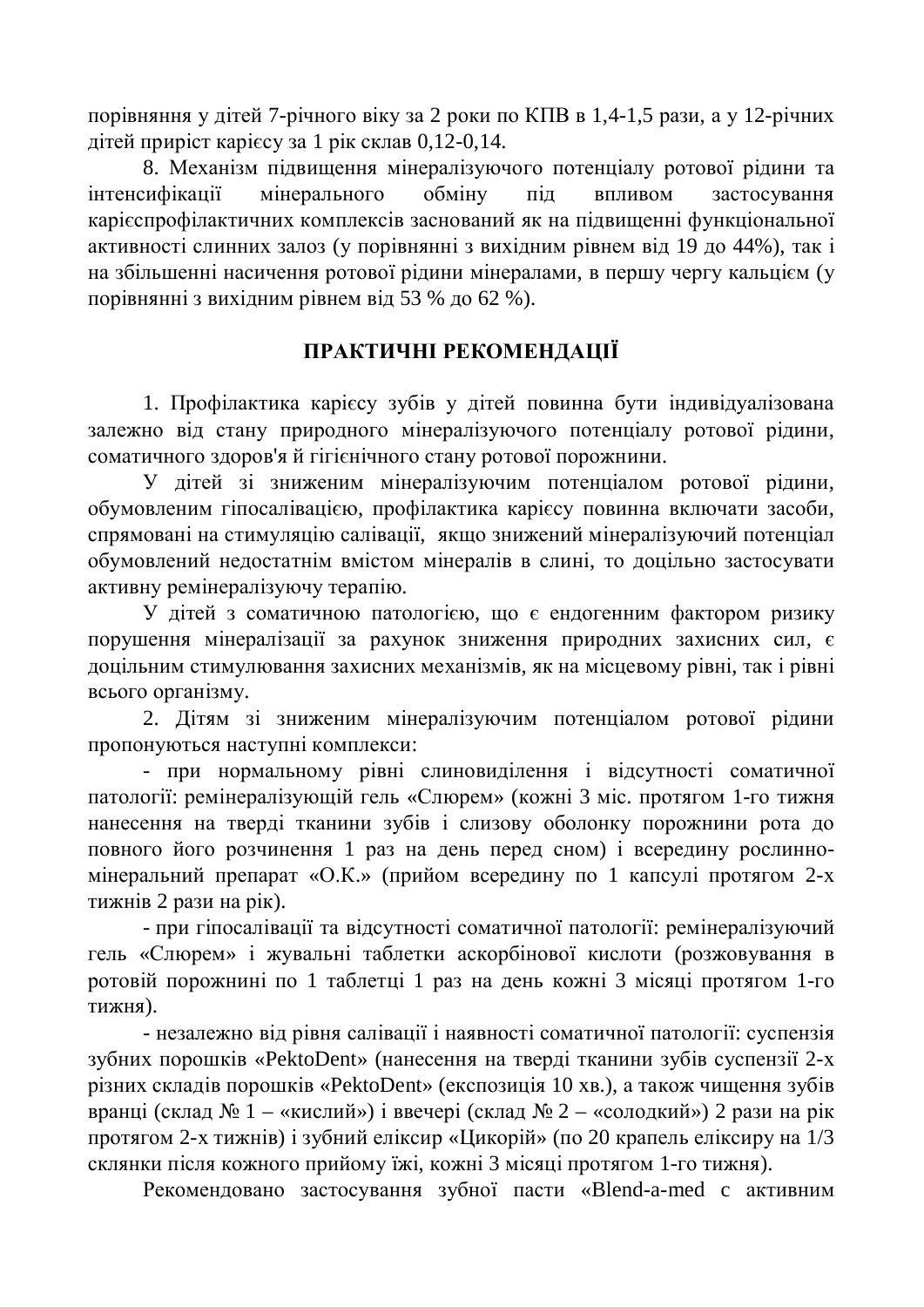фтором» і зубної пасти «Колгейт тотал» протягом усього періоду спостереження (чищення зубів 2 рази на день: вранці і ввечері після їжі).

# СПИСОК ОПУБЛІКОВАНИХ РОБІТ ЗА ТЕМОЮ ДИСЕРТАЦІЇ:

1. Бильщук Л. Н. Распространенность и интенсивность кариеса у детей, проживающих в зоне гипофтороза / Л.Н. Билыщук // Вісник стоматології.  $-2015. - N_23. - C. 74-77.$ 

2. Билыщук Л. Н. Динамика изменения показателей минерального обмена в полости рта под влиянием применения кариеспрофилактических комплексов у детей со сниженным минерализующим потенциалом ротовой жидкости / Л. Н. Бильщук // Інновації в стоматології. – 2015. – № 3. – С. 70-74.

3. Tereshina T. Condition of the mineralizing potential of oral liquid at children with different intensity of caries and functional activity of the salivary glands / T. Tereshina, L. Bilyshchuk // Modern Science – Moderní věda (Чехія). – 2015. – № 5. – Р. 140-144. *Участь здобувача полягає у проведенні клінічних*  $\partial$ осліджень, аналізі отриманих даних, написанні статті,

4. Білищук Л. М. Клінічна ефективність карієспрофілактичних комплексів у 7-річних дітей зі зниженим мінералізуючим потенціалом ротової рідини / Л. М. Білищук // Современная стоматология. – 2015. – № 4. – С. 60-62. **Участь** здобувача полягає у проведенні клінічних досліджень, аналізі  $\omega$ *ютриманих даних, написанні статті.* 

5. Новицька І. К. Особливості профілактики карієсу зубів у дітей зі зниженою мінералізуючою функцією слини / І. К. Новицька, Л. М. Білищук // Одеський медичний журнал. – 2014. – № 2 (142). – С. 63-65. Участь здобувача полягає у проведенні клінічних досліджень, аналізі отриманих даних, написанні  $c$ *mammi.* 

6. Білищук Л. М. Карієс зубів у дітей зі зниженою мінералізуючою функцією слини / Л.М. Білищук // Інновації в медицині : міжнарод. наук.практ. конф., м. Івано-Франківськ, 27-28 березня 2014 р. : тези допов. - Івано-Франківськ, 2014. – С. 149.

7. Бильщук Л. Н. Минерализующий потенциал ротовой жидкости у детей с гипосаливацией / Л. Н. Билыщук // Інновації в стоматології (Досягнення науки і практики в стоматології: наук.-практ. конф., м. Одеса, 23-24 жовтня  $2014$  р.: тези допов.). –  $2014.$  –  $N_23.$  – С. 148.

8. Новицкая И. К. Клиническая эффективность геля для полости рта «Слюрем» / И. К. Новицкая, Л. Н. Билыщук // Вісник стоматології (Особливості первинної, вторинної і третинної профілактики у пацієнтів з різним соматичним статусом: міжнарод. наук.-практ. конф., м. Одеса, 8-9 листопада 2013 р.: тези допов.). – 2013. – № 4 (85). – С. 134. Участь здобувача полягає у проведенні *ɤɥɿɧɿɱɧɢɯɞɨɫɥɿɞɠɟɧɶ, ɚɧɚɥɿɡɿɨɬɪɢɦɚɧɢɯɞɚɧɢɯ, ɧɚɩɢɫɚɧɧɿɬɟɡ.*

9. Білищук Л. М. Динаміка основних показників стану ротової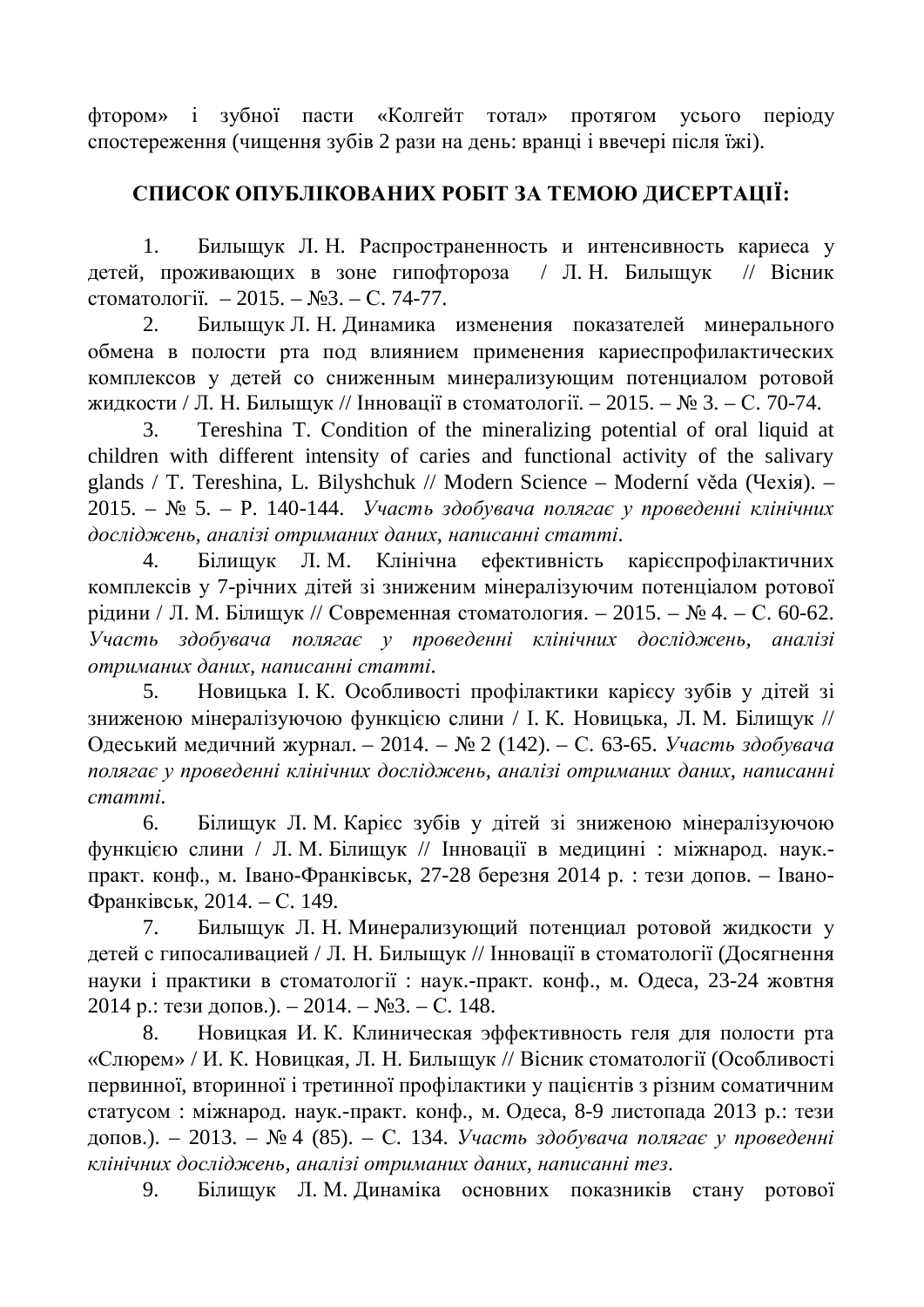порожнини у дітей на фоні проведення екзогенної профілактики / Л. М. Білищук // Інноваційні технології в сучасній стоматології: міжнарод. наук.-практ. конф., м. Івано-Франківськ, 19-21 березня 2015 р.: тези допов. – Івано-Франківськ, 2015. – С. 28-29.

#### **AHOTALIJA**

Білищук Л.М. Обґрунтування індивідуальної профілактики карієсу зубів у дітей з порушенням ремінералізуючої функції слинних залоз. -Рукопис.

Дисертація на здобуття наукового ступеня кандидата медичних наук за спеціальністю 14.01.22 – стоматологія. – Державна установа «Інститут стоматології НАМН України», Одеса, 2016.

Дисертаційна робота присвячена підвищенню ефективності індивідуальної профілактики карієсу зубів у дітей шляхом диференційованого підходу до застосування ремінералізуючих комплексів залежно від швидкості салівації та стану мінералізуючого потенціалу ротової рілини.

На підставі проведених клініко-лабораторних досліджень встановлено, що, крім швидкості салівації, для профілактики карієсу важливе значення має концентрація кальцію в слині.

Доповнено наукові данні про те, що для вирішення проблеми підвишення мінералізуючого потенціалу ротової рідини необхідний індивідуальний підхід, який враховує інтенсивність каріозного процесу, швидкість салівації, вміст мінералів у слині, вік та стан здоров'я дитини.

Уточнено наукові данні про відмінності у механізмах зниження мінералізуючого потенціалу ротової рідини у 7-річних і 12-річних дітей з високою інтенсивністю карієсу.

Результати досліджень довели ефективність застосування призначених карієспрофілактичних комплексів у дітей зі зниженим мінералізуючим потенціалом ротової рідини, що підтверджується значною редукцією карієсу зубів за 2 роки спостереження.

Ключові слова: діти, карієс зубів, гіпосалівація, мінералізуючий потенціал ротової рідини, комплексна профілактика.

#### **АННОТАЦИЯ**

Билыщук Л.М. Обоснование индивидуальной профилактики кариеса зубов у детей с нарушением реминерализующей функции слюнных желез. -Рукопись.

Диссертация на соискание научной степени кандидата медицинских наук по специальности 14.01.22 - стоматология. – Государственное учреждение «Институт стоматологии НАМН Украины», Одесса, 2016.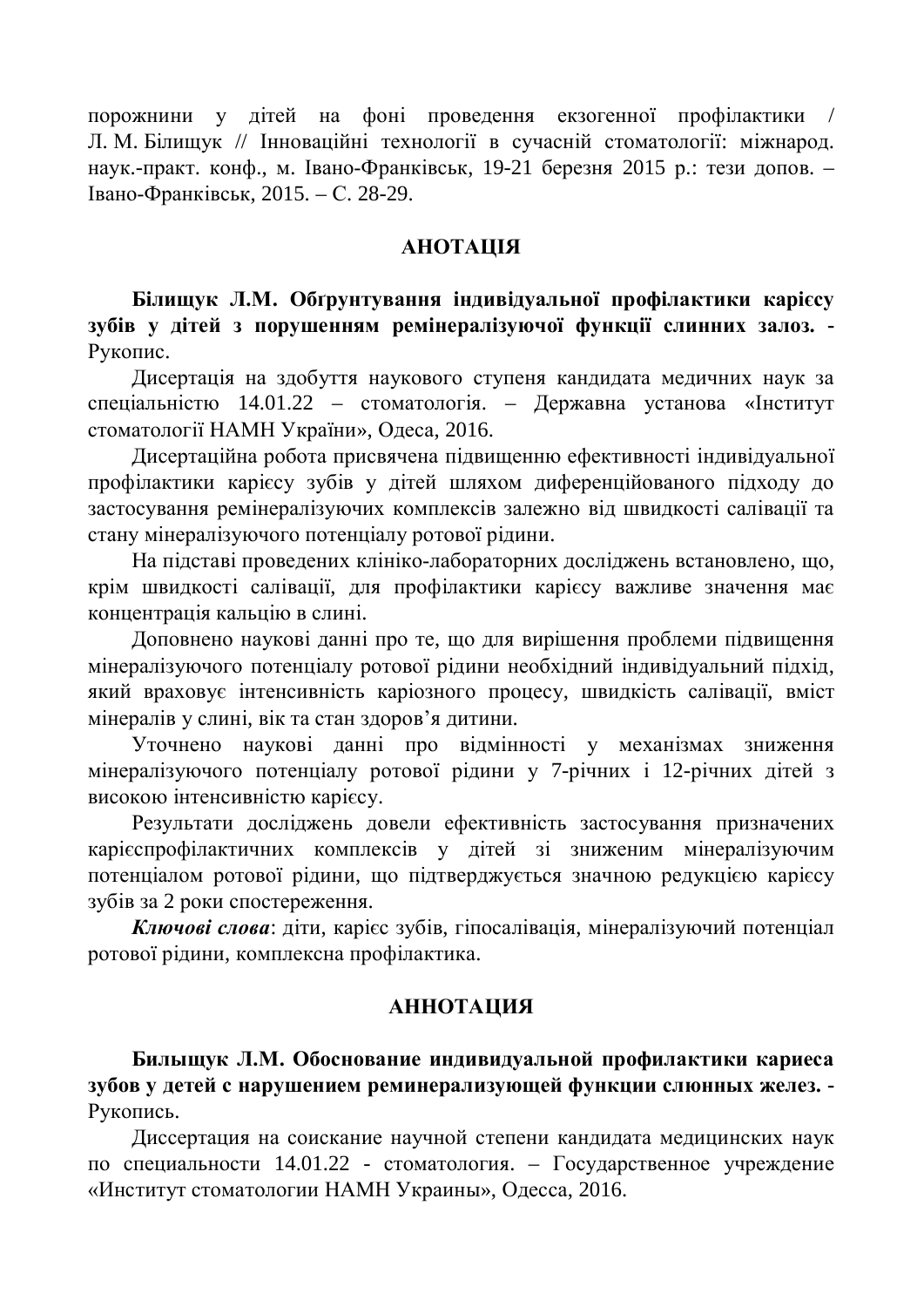Диссертация посвящена повышению эффективности индивидуальной профилактики кариеса зубов у детей путем дифференцированного подхода к применению реминерализирующих комплексов в зависимости от скорости слюноотделения и состояния минерализующего потенциала ротовой жидкости.

На основании проведенных клинико-лабораторных исследований установлено, что, кроме скорости слюноотделения, для профилактики кариеса большое значение имеет концентрация кальция в слюне.

Дополнены научные данные о том, что для повышения минерализующего потенциала ротовой жидкости необходим индивидуальный подход, учитывающий интенсивность кариозного процесса, скорость слюноотделения, содержание минералов в слюне, возраст и состояние здоровья

Показано, что распространенность кариеса у детей, проживающих в зоне гипофторозу, в зависимости от возраста составила от 77 % до 100 %. При этом в 7-летних детей кариес наблюдался в 100% случаев, а самая высокая интенсивность кариеса – у 15-летних детей. Гендерных различий в интенсивности кариеса у детей 7-летнего возраста не выявлено; в 12 лет интенсивность кариеса выше у девочек, а в 15 лет – у мальчиков.

Установлено, что только у 30 % детей уровень слюноотделения был в пределах нормальных значений, а у 70 % выявлена гипосаливация. Среди детей с соматическими заболеваниями гипосаливация наблюдалась более чем в 2 раза чаще, чем нормальный уровень слюноотделения. Самый высокий показатель интенсивности кариеса на фоне гипосаливации зафиксирован у 12-летних детей с соматической патологией.

По результатам корреляционного анализа установлена устойчивая связь между интенсивностью кариеса и 3-мя сравнимыми величинами: у 7-летних детей – со скоростью слюноотделения, индексом гигиены и наличием соматической патологии, но более выраженная положительная связь с индексом гигиены (r = 0,805). У 12-летних детей наиболее высокая корреляционная связь выявлена между показателями интенсивности кариеса и уровнем слюноотделения (r = -0,804), у 15-летних детей – между интенсивностью кариеса и наличием соматической патологии ( $r = 0.836$ ).

Разработаны кариеспрофилактические комплексы с применением средств, оказывающих пролонгированное минерализующее влияние на твердые ткани зубов. Результаты исследований показали, что разработанные комплексы у детей с пониженным минерализующим потенциалом ротовой жидкости способствовали уменьшению интенсивности кариеса: при сопоставлении с группой сравнения у детей 7-летнего возраста за 2 года по КПВ в 1,4-1,5 раза, а у 12-летних детей прирост кариеса за 1 год составил 0,12-0,14.

Ключевые слова: дети, кариес зубов, гипосаливация, минерализующий потенциал ротовой жидкости, комплексная профилактика.